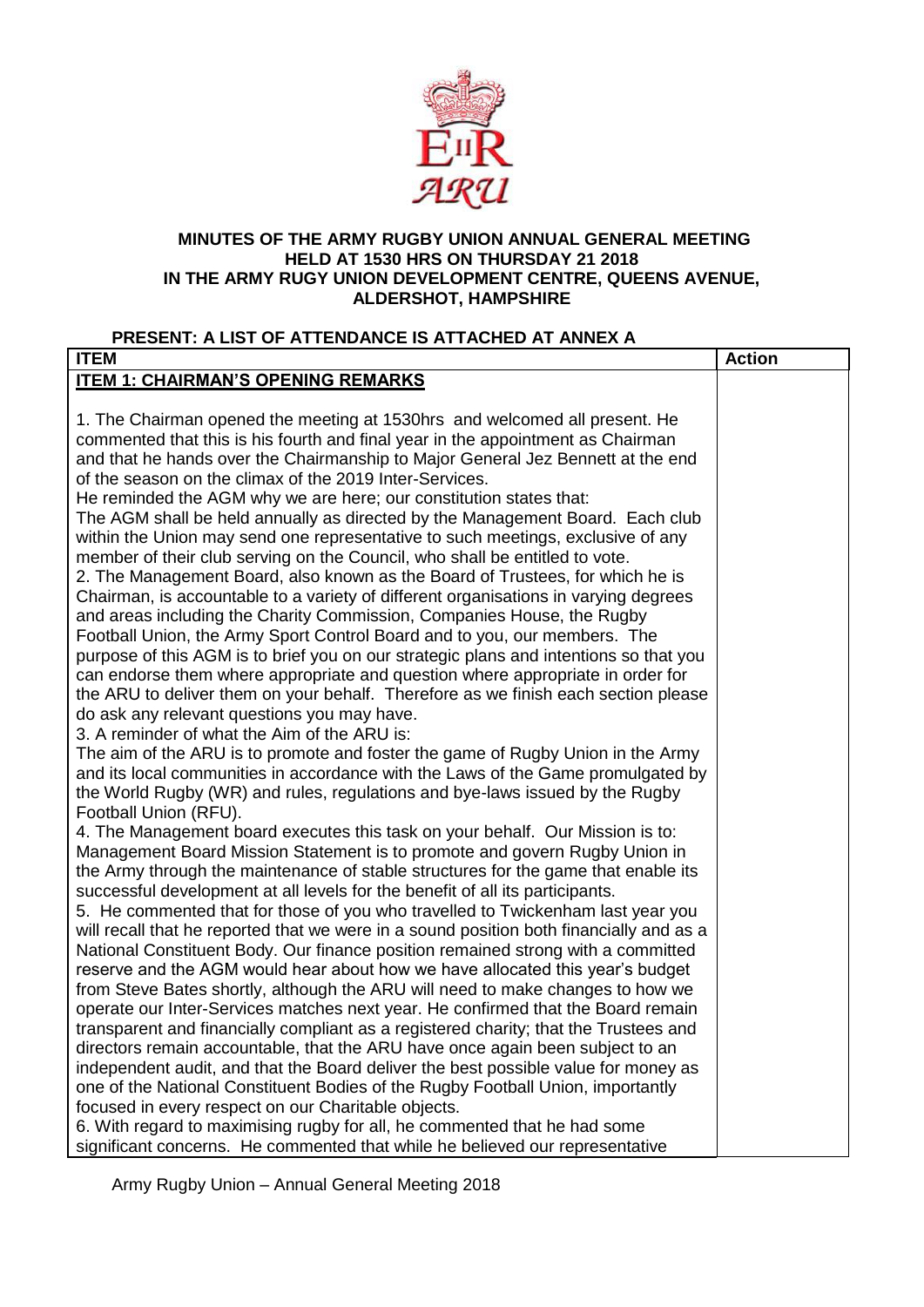teams and the men's Corps sides are in a reasonably good state, he got the very strong sense that the ARU are facing significant challenges with availability of players and teams in our Community Rugby and therefore the rugby being played at Premiership, Championship, Garrison and women's Corps levels. The last two years had seen a significant reduction in the fixtures being played and ultimately that would also have an impact on the future of our representative teams. He commented that he would be very interested in your views and opinion as to why this is occurring; something he would return to later in the meeting. 7. Following the last AGM the Board produced the strategy and associated plans for the next 5 years. The Strategy is linked directly to the Management Plan and reflects what the Board feel is important on how rugby union is developed within the Army. Our Strategy is based on the following building blocks:

Maintain, Sustain, Develop, Grow, Evolve and Succeed.

- a. Maintain.
- Maintain Single Service CB Status
- Maintain an Operating Reserve
- Maintain the current Community League systems
- Maintain the Army Representative Teams
- Maintain adherence to the guiding principles of the Charity Commission, RFU and ASCB.
- b. Sustain.
- Secure and retain a principle sponsor of the ARU (and secondary sponsors)
- Secure and maintain funding from the RFU for an RDO
- Secure and maintain funding from the RFU for AGPs
- Secure a fair and comparable contract with the RFU for the Army v Navy match
- Secure the reduction of non discretionary expenditure between Community and representative rugby
- c. Develop.
- Develop an improved narrative and messaging format for the ARU
- Developing the ARU structure
- Coordinate an internal and external engagement plan
- Establish a relationship with the SRU, WRU and IRU
- Produce ARU Key Messages
- Resolve the ARUs access to GMS
- Encourage more match officials
- Develop an engagement plan with Premiership clubs and University's
- Ensuring players, coaches and staff are recognised by the c of c
- d. Grow.
- Execute a plan for growing Women's participation in rugby (15s and 7s)
- Establish a Women's 7s Team
- Introduce a separate 7s competition for units that can't play 15s
- Monitor and introduce O2 Touch
- Secure a second RDO; funding from the RFU
- Grow the Tri Service relationship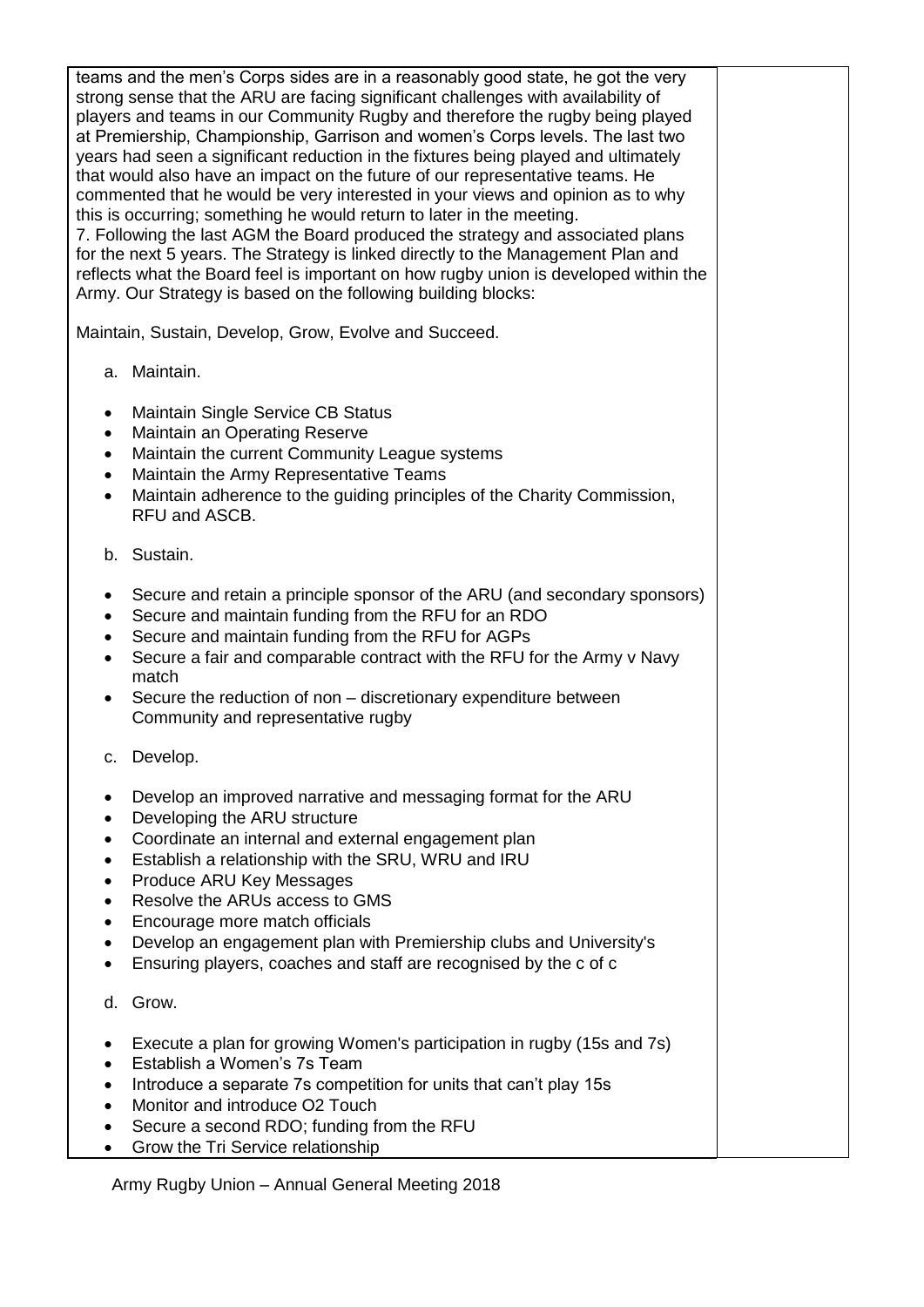- e. Evolve.
- Into an agile and innovative organisation providing inclusive rugby for all, that fosters development and growth.
- f. Succeed.
- Maintain and expand the current league fixtures and tournaments
- Maintain an open and fair selection process for all representative teams
- Maintain funding for the senior team annual training camp
- Continued engagement with the chain of command for release of players in competitions
- Ensure Twickenham remains a 'sell out'
- Maintain Babcock's principle sponsorship of the Inter Service competition

8. He reported that our representative teams remain as competitive as ever, playing high level opposition both home and abroad and you will hear more later from the relevant Director's reports. The best people are working within the representative game; coaches, match officials, medical staff and administrators, however we are always after people to fill numerous positions as individuals step down from the supporting and management roles. His plea is that to ensure we deliver the best possible succession plan in the management of the top end of Army rugby and that if anyone present at the AGM are interested or know of people that would really add value, please do make contact with the relevant Director of Rugby and open a communication pathway.

9. Turning to the Inter-Service matches he commented on the difficult and dynamic situation we find ourselves in. For a few years now the Army v Navy game has received a very favourable post Army v Navy match report from the Met Police; until this year's 2018 Army v Navy match, which was particularly damming on spectator behaviour and highlighted a number of potentially criminal acts as well as significant ASB. The AGM should be assured that the match committee have worked tirelessly and extremely meticulously with the Met Police, the RFU, the local council and community groups around Twickenham to address these issues but the bottom line was and is that unless significant reasonable changes were made to the format of the match we would have had the licencing for the match at Twickenham withdrawn from us. This was a strategic issue, which has also caught the attention of Service Chiefs and the CEO of the RFU and any loss to the fixture would be somewhat disastrous in both reputational and fiscal terms. So with the RNRU, the match committee have taken steps to try and reduce the likelihood of anti-social behaviour and minimise the impact to the Twickenham community. These changes include: the rescheduling of the Women's and Master's fixtures away from the Saturday morning; an earlier kick off time for the Men's fixture and hence an earlier finish time; an overall reduced drinking period at Twickenham; an enhanced communication plan; and greater emphasis on litter collection and dispersal of the crowd post the match. The 2019 game is the RN's home fixture and they are responsible for the format of the games including the Women's and Masters games at HMS Collingwood on the Friday. For the 2020 fixture when the ARU are the home side we are exploring playing the Masters at Kneller Hall on the Friday, with the Women's and Senior men's games in the stadium on the Saturday, which I hope will set the right agenda going forwards. He asked that the attendees do all you can to emphasise the importance of spectator behaviour at Twickenham so we can best protect this important day in the rugby calendar.

10. With regard to the match against the RAF we have for some time been looking at how we might best get it back on a major footing remembering that some 20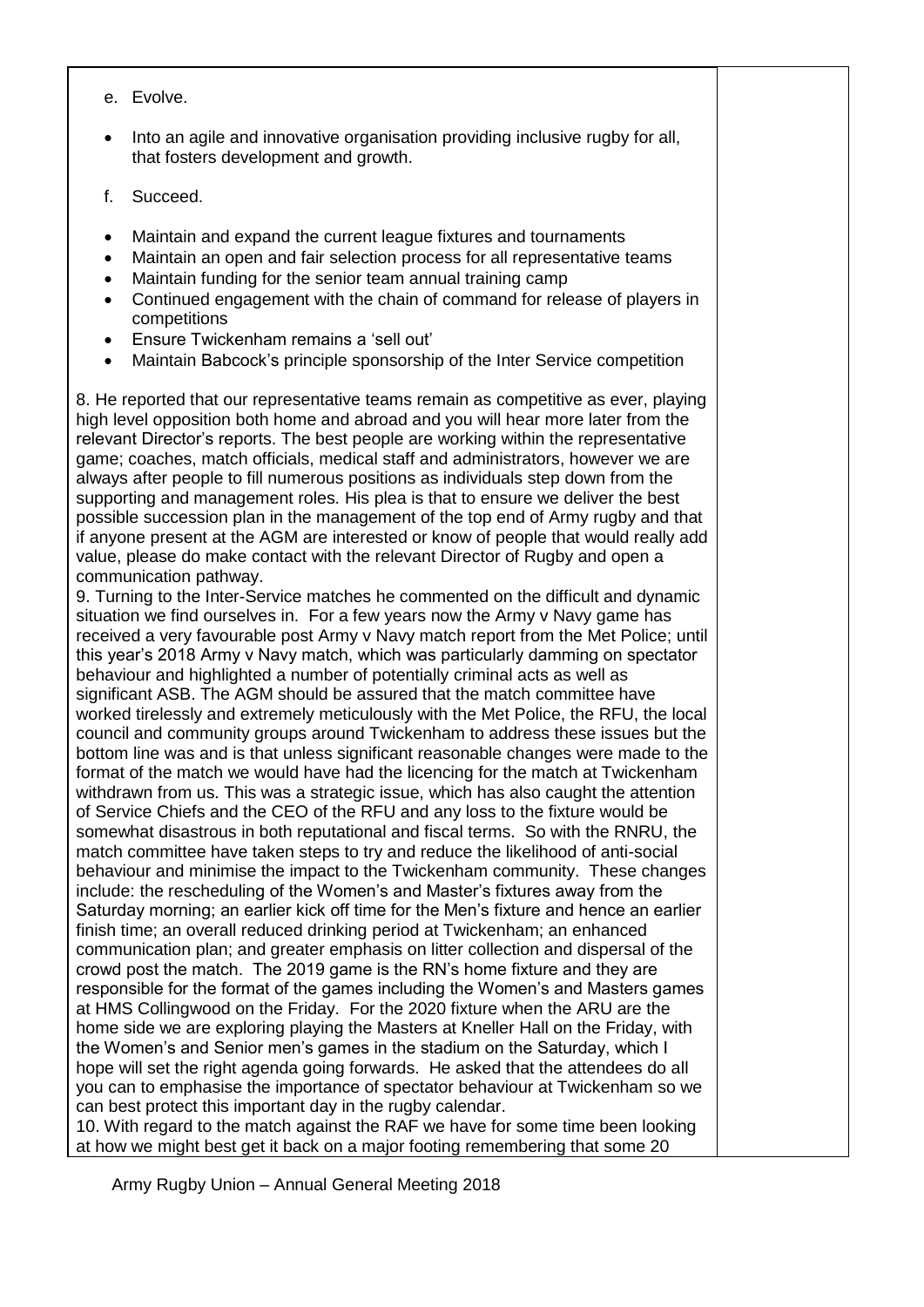years or so ago it was also played at Twickenham. With the support of the Royal Air Force the ARU have decided to take the 2019 Army v RAF match to Gloucester RFC to be played at their Stadium at Kingsholm on the 27th April the Saturday before the Army v Navy match. A match committee has been formed and with the support from the Corps and Units we very much hope to put a significant crowd into Kingsholm to generate some additional income and improve the profile and experience for all.

11. International Honours - He congratulated Lieutenant Nikki O'Donnell having being selected to referee her first full international taking charge of the Women's match between Wales and South Africa on Sat 10 Nov 18 and Captain Will Reeve, currently Adjt in BATUK who played for Kenya on Sunday in the Rugby World Cup repechage game against Canada. Congratulations to them both.

He informed the AGM they would receive reports covering the following areas:

- Finance Report
- Representative Rugby
- Community Rugby
- Rugby Development
- Approval of the ARU Management Board and Council
- Approval of Life Vice Presidents (if required)

#### **Questions on the Chairman's opening remarks.**

- Col G Taylor Will the restrictions imposed on the Army v Navy match have an imposition on any other 'charity matches' being played in the local area on the day (i.e. The Royal Artillery Memorial Match)
- Chairman Any such matches must ensure the sponsor of the match (Richmond RFC) have fully liaised with the Met Police and the local authorities.
- Capt A Jackson What is the rationale behind the A v N and Army v RAF ticket allocations?
- Chairman After numerous options the Board have agreed that this gives Corps selling more tickets at Twickenham and therefore making more money the requirement to sell more tickets at Gloucester RFC.
- Major T Smith Is the closure of Kneller Hall on the Saturday been a factor imposed by the RFU and Met Police?
- Chairman Yes, the RFU made the recommendation to protect all of its fixtures throughout the year.

# **ITEM 2: DIRECTOR OF FINANCE BRIEF TO THE MEETING**

12. Mr Steve Bates, the ARU Director of Finance briefed the meeting. He gave an overview of specific Income and Expenditure in key areas.

### **13. Headlines.**

- a. The latest audited accounts record a potential excess of income over expenditure, the  $4<sup>th</sup>$  consecutive year the ARU has been in this position. This is exactly what is required and is the result of prudent spending and sound financial planning.
- b. It is likely that the accounts for the 18/19 season will not be in the same position as forecasted expenditure is greater than forecasted income. This is sustainable as a one off every 3 – 4 years as long as it does not become the norm/expectation.
- c. The Army v Navy continues to be the ARU's main source of income, however match day costs continue to rise over and above the expected RPI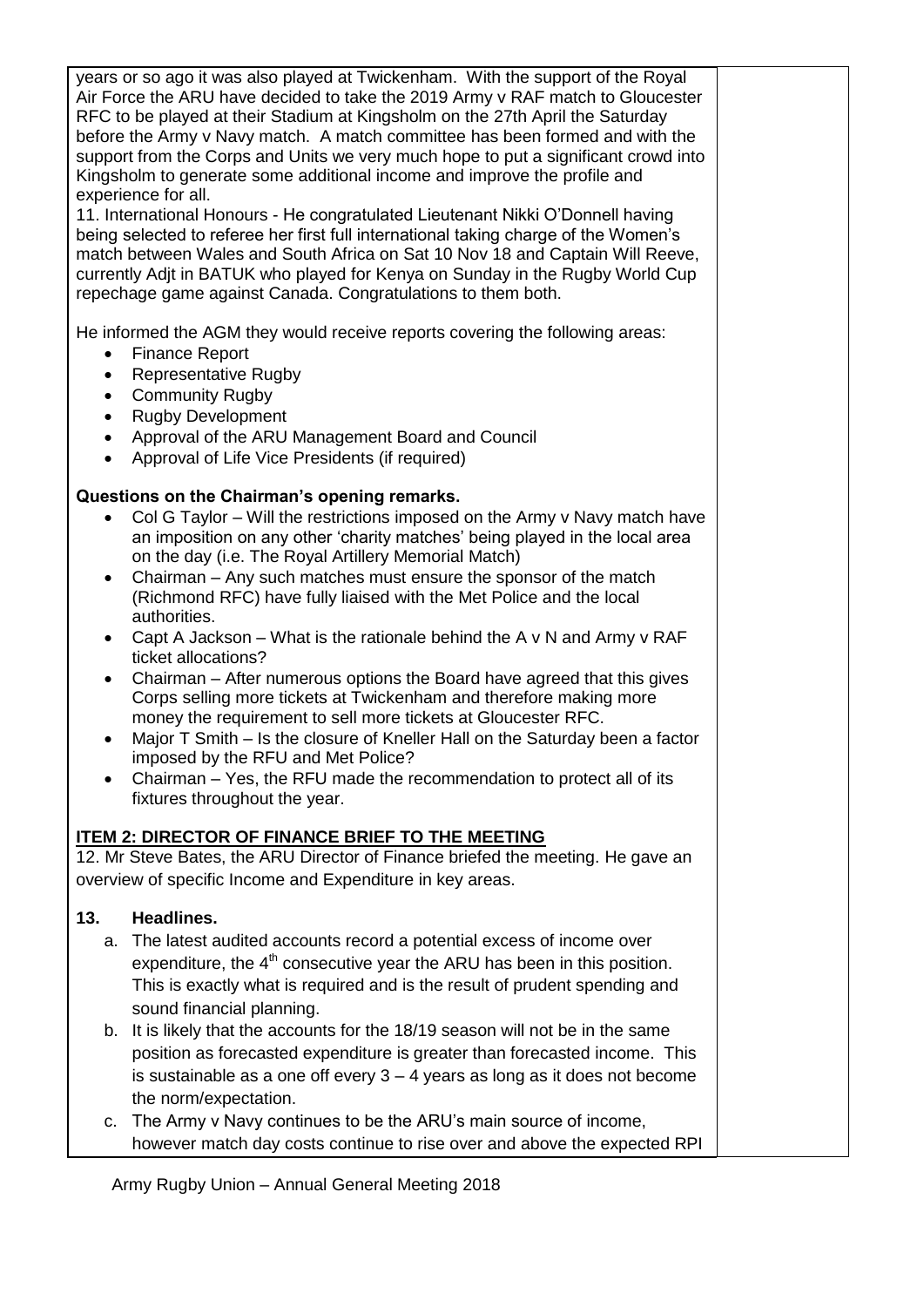increases; indeed there was an 11% increase in 2018 compared against the 2017 fixture.

- d. As reported at the 2017 AGM, review of complimentary ticket allocation has been actioned with a view to encourage/incentivise sale of the inaugural Army vs RAF fixture at Kingsholm Stadium, home of Gloucester Rugby Club in April 2019.
- e. Sponsorship has declined this year compared to past years with an expected income of £192k via direct sponsorship, a £66k decrease on the 17/18 this is due to the loss of the major sponsor Sodexo.
- f. There will be no changes to the 2019 ticket prices but we are reviewing a ticket increase for 2020 in-line with the increased running costs of the Twickenham event.

### 14. **Income**

| <b>Detail</b>                                                      | <b>Audited Accounts</b><br>as at 31 Aug 18 | 2018/19<br><b>Estimate</b> |
|--------------------------------------------------------------------|--------------------------------------------|----------------------------|
| <b>Voluntary Income</b>                                            | £317,532.00                                | £246,932.00                |
| (Sponsorship/Grants/Affiliation Fees)                              |                                            |                            |
| Other income<br>(Bank Interest, Investments)                       | £3,372                                     | £7000,00                   |
| Income from Charitable Activities<br>(Inter-Services, Shop Profit) | £916,657.00                                | £871,100.00                |
| <b>Total Income/Allocation</b>                                     | £1,237,561.00                              | £1,125,032.<br>00          |

#### 15. **Expenditure**

| <b>Detail</b>                                                               | <b>Audited Accounts</b><br>as at 31 Aug 18 | 2018/19<br><b>Estimate</b> |  |  |  |  |
|-----------------------------------------------------------------------------|--------------------------------------------|----------------------------|--|--|--|--|
| Governance/Cost of Charitable<br><b>Activities</b><br>(e.g. Inter-Services) | £743,515.00                                | £883,106.0                 |  |  |  |  |
| <b>Grants/Donations/Team Budgets</b>                                        | £576,315.00                                | £519,556.0                 |  |  |  |  |
| £1,402,662.<br>£1,319,830.00<br><b>Total Expenditure/Allocation</b><br>00   |                                            |                            |  |  |  |  |
| 16.<br><b>Expenditure – Representative Teams</b>                            |                                            |                            |  |  |  |  |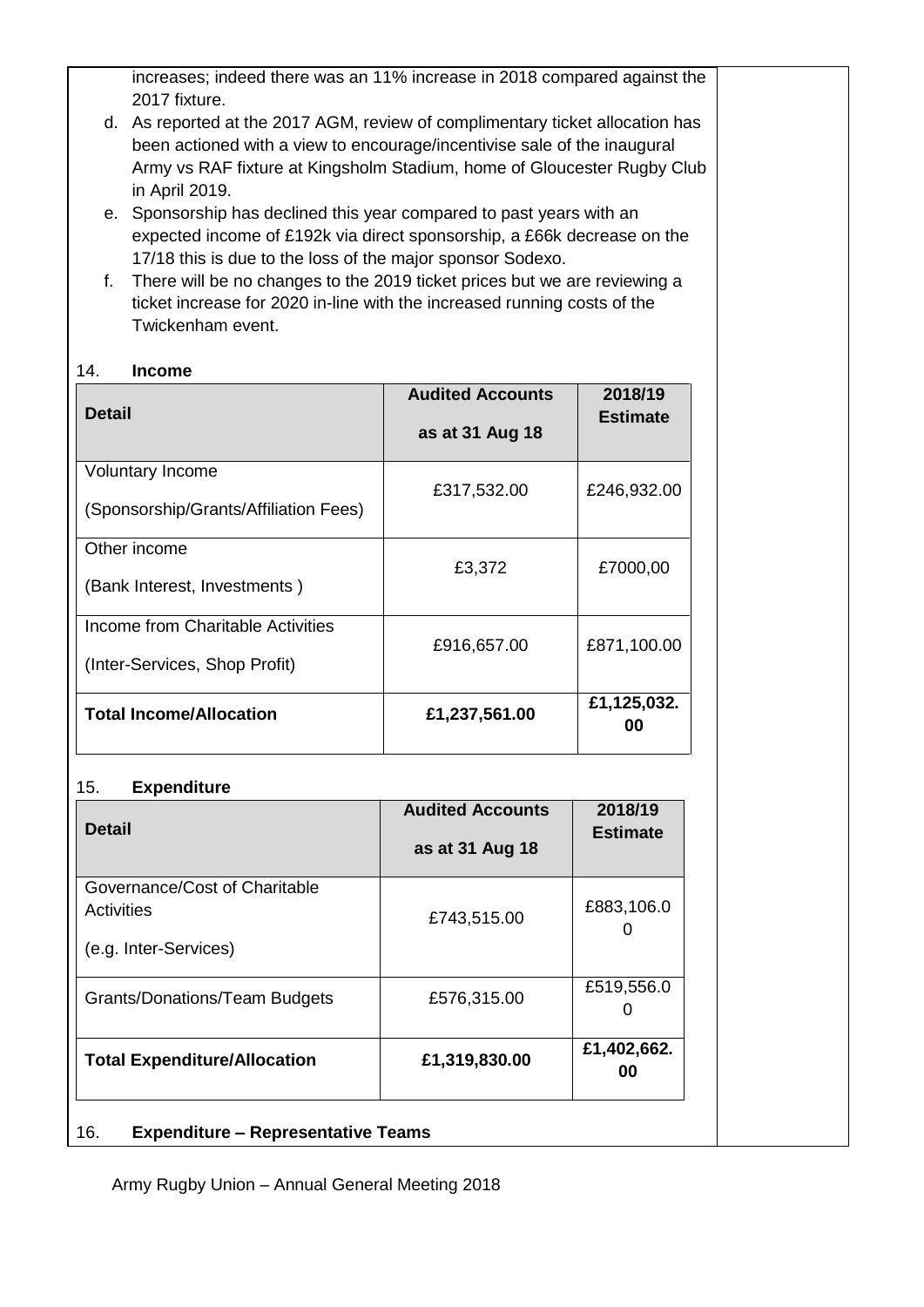| <b>Detail</b>                 | <b>Audited Accounts as</b><br>at 31 Aug 18 | 2018/19<br><b>Estimate</b> |
|-------------------------------|--------------------------------------------|----------------------------|
| Senior XV                     | £136,733.00                                | £118,908.0                 |
| Women                         | £41,693.00                                 | £32,289.00                 |
| A Team                        | £16,279.00                                 | £7,794.00                  |
| Academy                       | £16,693.00                                 | £6,966.00                  |
| Sevens                        | £43,356.00                                 | £29,450.00                 |
| <b>Masters</b>                | £92,249.00                                 | £18,780.00                 |
| <b>Total Spend/Allocation</b> | £347,003.00                                | £214,187.0                 |

### 17. **Expenditure – Community Rugby**

| <b>Detail</b>                 | <b>Audited Accounts</b><br>as at 31 Aug 18 | 2018/19<br><b>Estimate</b> |
|-------------------------------|--------------------------------------------|----------------------------|
| Community                     | £37,001.00                                 | £35,380.00                 |
| Premiership/Championship      | £4,768.00                                  | £7,450.00                  |
| Corps                         | £11,868.00                                 | £11,250.00                 |
| Garrison                      |                                            | £28,670.00                 |
| Tours                         | £11,400.00                                 | £30,000.00                 |
| <b>Total Spend/Allocation</b> | £65,037.00                                 | £112,750.00                |

### 18. **Rugby Development**

| <b>Detail</b>                 | <b>Audited Accounts as</b><br>at 31 Aug 18 | 2018/19<br><b>Estimate</b> |
|-------------------------------|--------------------------------------------|----------------------------|
| Coaching/Rugby Development    | £4,169.00                                  | £16,900.00                 |
| Referees                      | £25,400                                    | £23,150                    |
| <b>Total Spend/Allocation</b> | £59,747                                    | £33,900                    |

Lastly he proposed that the Army Rugby Union investigate a suitable auditor to conduct the 2019 auditor (Carried).

# **Questions regarding the Finance Report:**

• WO2 D Bates R Sigs – Why are Army Masters receiving more income than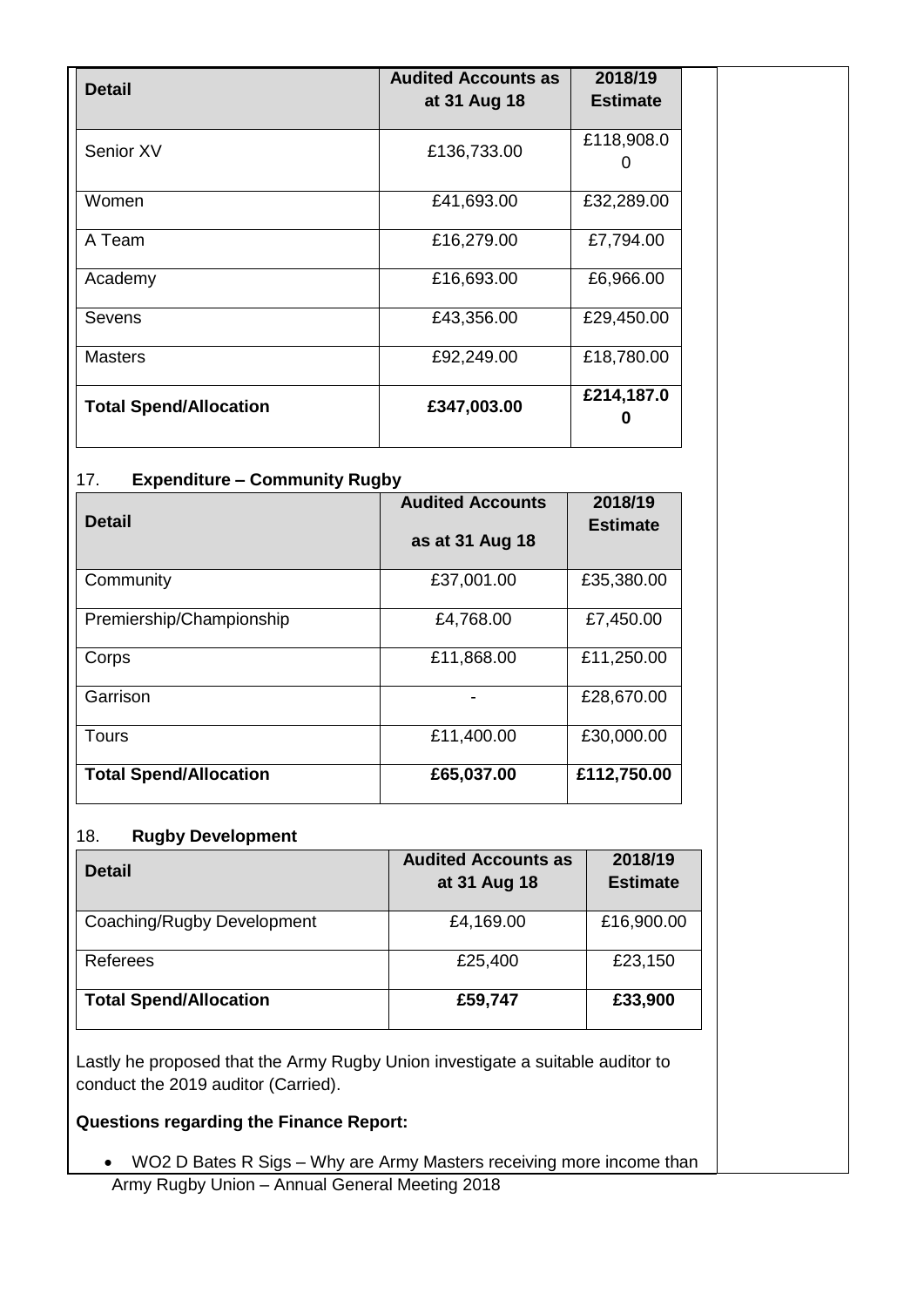| the Academy when the Strategy states that the Academy is a higher priority.<br>Chairman – This has been identified and I have asked the Director of<br>$\bullet$<br>Masters to make significant savings. Next year's budget will reflect the<br>importance of Academy re Masters rugby.                                                                                                                                                                                                                                                                                                                                                                                                                                                                                                                                                                                                                                                                                                                                                                                                                            | Finance<br>Committee |
|--------------------------------------------------------------------------------------------------------------------------------------------------------------------------------------------------------------------------------------------------------------------------------------------------------------------------------------------------------------------------------------------------------------------------------------------------------------------------------------------------------------------------------------------------------------------------------------------------------------------------------------------------------------------------------------------------------------------------------------------------------------------------------------------------------------------------------------------------------------------------------------------------------------------------------------------------------------------------------------------------------------------------------------------------------------------------------------------------------------------|----------------------|
| <b>ITEM 3: DIRECTOR OF SENIOR RUGBY COVERING REPRESENTATIVE</b><br><b>RUGBY BRIEF TO THE MEETING</b><br>19. Col Sandy Fitzpatrick briefed the meeting of the men's representative teams.                                                                                                                                                                                                                                                                                                                                                                                                                                                                                                                                                                                                                                                                                                                                                                                                                                                                                                                           |                      |
| Representative Rugby - The Senior XV 17-18                                                                                                                                                                                                                                                                                                                                                                                                                                                                                                                                                                                                                                                                                                                                                                                                                                                                                                                                                                                                                                                                         |                      |
| The 207/18 season started well, had momentum and actually the finale at<br>Twickenham was a consolation victory. We didn't retain the Inter-Services Cup, but<br>there were many positives from a team perspective in the XVs game. On the 7s<br>front, momentum was good and we finished the season on a high, winning the<br>Denver Rugby Town International Sevens in Colorado.                                                                                                                                                                                                                                                                                                                                                                                                                                                                                                                                                                                                                                                                                                                                 |                      |
| <b>XV Rugby</b><br>а.                                                                                                                                                                                                                                                                                                                                                                                                                                                                                                                                                                                                                                                                                                                                                                                                                                                                                                                                                                                                                                                                                              |                      |
| A new squad was being built last year and there were many new and emerging<br>players who stuck their hands up to compete to play, make an impact and add<br>value. The competition was healthy and focused.                                                                                                                                                                                                                                                                                                                                                                                                                                                                                                                                                                                                                                                                                                                                                                                                                                                                                                       |                      |
| The preparation started well and our opposition gave the Snr XV and the A Team<br>the challenges we expected and needed. There were good matches against Oxford<br>and Cambridge early in the New Year where the Head Coach mixed the teams and<br>looked at combinations. We then had to contend with the awful weather and playing<br>conditions against British Police and Esher in Feb 18. Two good results against<br>strong opposition. The squad was then trimmed to get into the detail of IS<br>preparation. It wasn't that we didn't have the talent, we had too much and needed a<br>more manageable number to shape for the training camp and IS campaign. On the<br>next part of the journey was a confirmatory check game against the French Army.<br>We headed to the very impressive French Military Centre of Sport in Fontainebleau,<br>an hour's drive south of Paris for the annual 'Le Crunch' fixture. The Reds ran out<br>worthy and deserved winners $46 - 12$ . We are looking forward to the return fixture<br>with the French in the UK in Feb 19. Next stop was the 2018 Training Camp |                      |
| The final IS squad was not settled upon until just prior to the annual training camp<br>in Portugal. Highlights of the season leading up to the Inter-Services competition<br>was the players making the coaches job difficult, growing in skill level, confidence<br>and a passion to wear the red shirt. The journey was rewarding and a learning<br>curve. At Inter Services, the RAF had a 16 <sup>th</sup> man in their RAF 100 celebrations, and<br>edged us out by 1 point at RAF Halton. At Twickenham, the hype and tension was<br>high and an early infringement by the Navy and a subsequent RED card gave us a<br>slight advantage, but never underestimate a wounded animal. They never gave up,<br>nor allowed us an easy route to a victory and an opportunity to end the season on a<br>high.                                                                                                                                                                                                                                                                                                      |                      |
| Thanks must go to the coaches and management of the senior and A squads who<br>have worked tirelessly together to develop players and deliver the support to<br>players. We also sadly and finally said farewell to Andy Sanger. His commitment,<br>hard work and service to the ARU is unquestionable and we wish him all the very                                                                                                                                                                                                                                                                                                                                                                                                                                                                                                                                                                                                                                                                                                                                                                                |                      |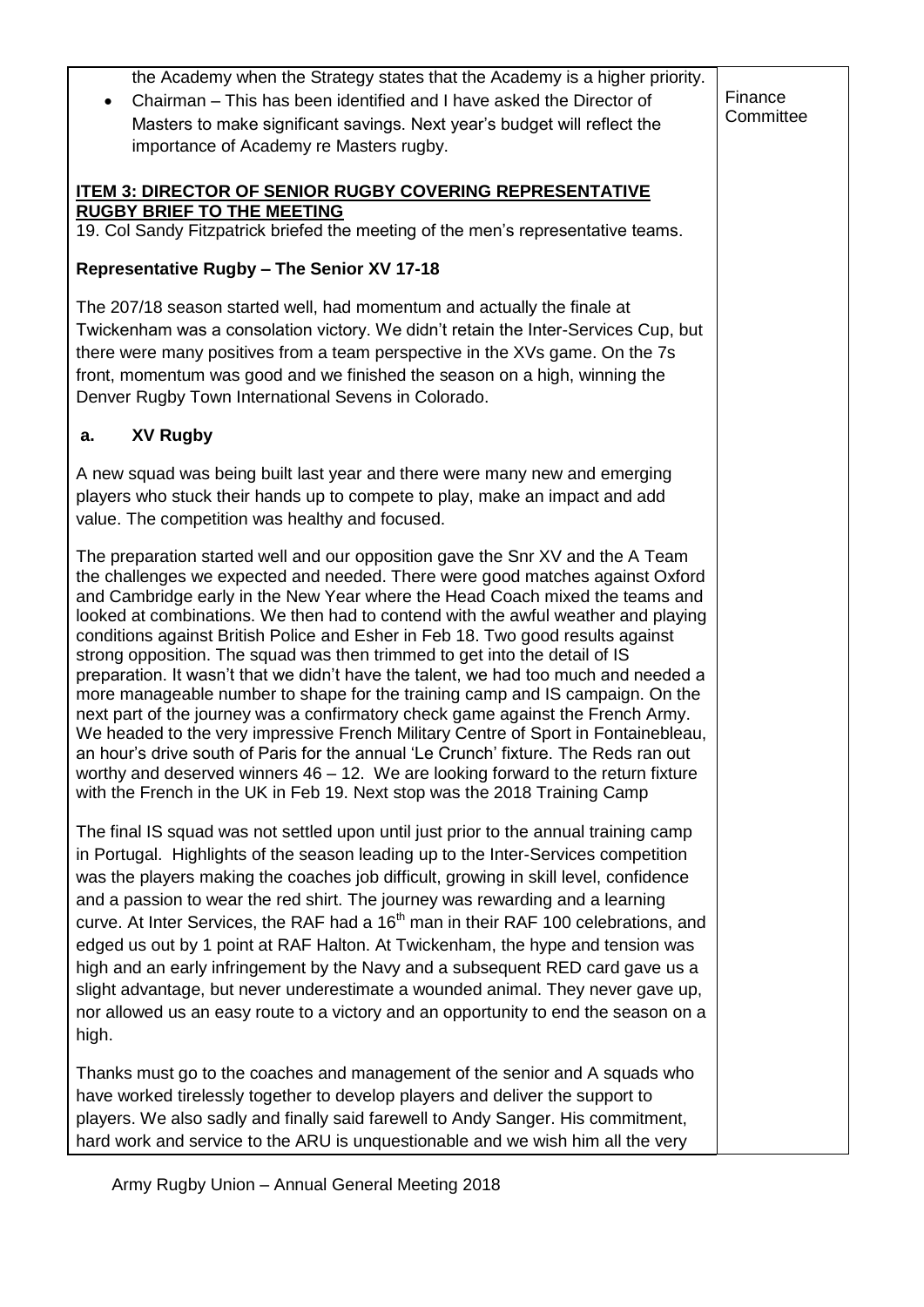best for the future. We also to say farewell to Brigadier Adam Griffiths the DoR, Maj Paul Gittins the Team Doctor and Capt Paul Jones QDG the Team Manager. Thank you all for your contribution and commitment. Everyone has added to value to the season. It has taught us much and allowed us to appropriately reflect, re-orientate and get ready for 18-19.

# **b. Sevens**

The Army 7s squad have had a successful 2018 campaign. Some excellent rugby was played by the Senior 7s and the Development squad. New talent was spotted and we went from strength to strength generating some good momentum. We started well in the GB Bounce Super Series, a national elite 7s competition. It was our competition to win and we played some very compelling rugby that was a joy to watch. Routinely in the last four, less the quarters at Ealing. We finished second overall in the series but with some consistency we should have done a little better. That said, our talent was recognised and we had two players asked to play for Saracens 7s in the Premiership 7s competition which they won.

The season culminated in reaching the final and winning the Denver Serevi 7s tournament played in Colorado USA. A \$10,000 prize and the kudos of beating a side with no-less that over 35 international caps amongst its players. It was a real test of the team's resilience and professionalism to grind out a deserving victory. A great way to end a fantastic season with a very dedicated and close set of players eager to excel and be ambassadors for Army Rugby.

As we close the season, preparations have started early for 18-19 season. The aim; build on the 17-18 season, learn the lessons, deepen the player talent and expand the game and its reach. There is a new Director for Senior Rugby, Col Sandy Fitzpatrick, a new head coach Maj Burnie Burnard REME and a new team manager, Maj John MacCallum SG. We had a good trials week in October ready for the start of the rugby campaign in January 2019. For the 7s, there is the establishment of a Women's 7s team and inclusion of a Masters Team for specific tournaments to support Army Engagement. In 2019 winning the Super Series is the target.

# **c. Women's Rugby – Major Charlie Maxwell gave the woman's reports**

As always, it has been an eventful year for the Army Women's Rugby Team. The squad formed up for their 1st fixture in Sep 17 against Waterloo and ended their season playing an away fixture against the French Navy in Jun 18. Interim fixtures included 3 full international fixtures against an extremely physical SA touring squad at Aldershot and 2 x away games with Germany and the Netherlands. Finally returning to home soil, the squad faced England U20s and the Women's Barbarians at Aldershot. Notably, this was the 1st game on UK soil for the nascent Barbarian Women's side.

The RAF fixture was the closest so far. The RAF proved worthy adversaries and, at times, could even consider themselves unlucky not to go ahead. However, the Army's stalwart defence proved unbreakable and maintained a clean sheet despite the onslaught of the RAF attack. Although starved of ball, the Army attack proved decisive and, I am pleased to report, the score ended 10-0 in favour of the Army.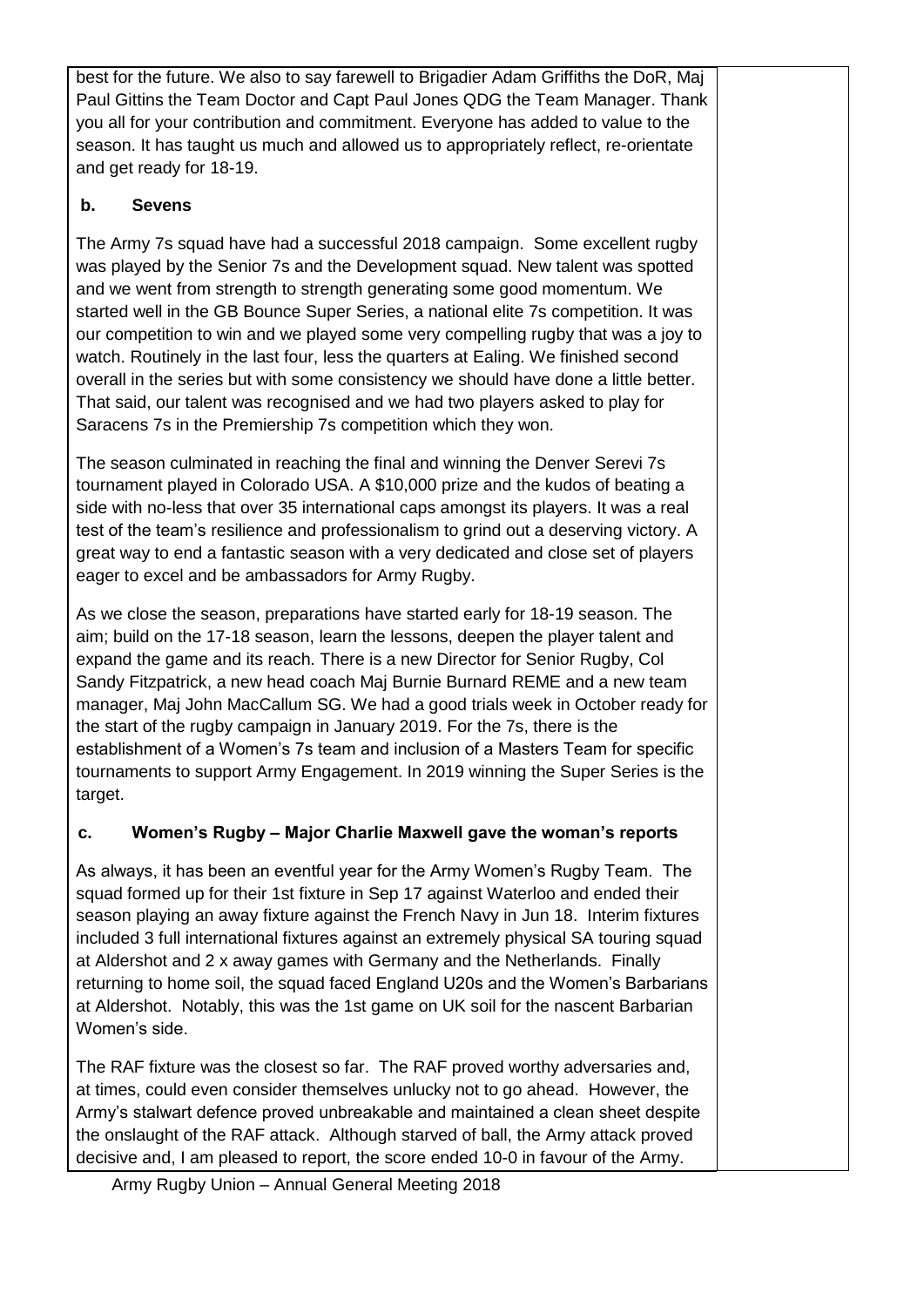However, nothing can be taken for granted with this fixture and this is definitely the game to watch in the forthcoming season.

Capt Gemma Rowland (RA) has had another outstanding season. She continued to represent Wales at both VIIs and XVs, including selection for both Six Nations and the Commonwealth Games. Additionally Sgt Sarah Mimnagh AGC RMP has been capped for Ireland Women.

The women's representative season ahead is full of potential. Two new squads are due to be introduced, including the Women's A team in January '19 and the Women's Sevens' team in May '19. In addition, there is a new Head Coach and Team Manager for the Women's Senior side. Work has been ongoing throughout the off-season to identify the additional resource required for the squads and to ensure that it is in place and ready for the season ahead. The fixtures list has had a revamp but remains packed with exciting fixtures. Scotland return with an away fixture planned for Jan 19 whilst Germany have been added to the Army Development fixture list. In addition, Sweden have joined the Seniors' list with a fixture planned for Mar 19.

# **d. Academy Rugby**

The 2017/18 season saw a different, developmental approach to Army Academy rugby. Working towards the DoAR's Directive, the Head Coach selected a coaching team focused on upskilling our players to be more creative, resilient, capable of making good decisions and most importantly able to adjust to scenarios that unfold in front of them.

The season started well with over 60 officers and soldiers attending the open trial in Aldershot in early September. This led straight into an early season trial game with Hampshire U20s. With approximately 45 players taking to the field to try and stake their claim on a position in the U23 Inter Service Squad. Unsurprisingly, with so many changes, the result did not go the Army's way (final score 24 – 34 to Hampshire), but the game enabled a further sift of players down to a starting Squad of 35.

Games against Ealing Trailfinders (win 27-22), London Scottish (win 43 – 26) and Unified Hospitals (another Army win), gave the team significant confidence as the Inter Services Championship approached. With the Army playing the RAF at Aldershot, and with excellent results in the bag in the run up to the Inter Services, expectations were high for a competitive match. Final score Army 18 – RAF 13.

With both the Royal Navy and Army gaining wins against the RAF, the final match of the series was going to decide the outcome of the Inter Services. With the Navy putting 40 points on the RAF, the Army team appeared to be underdogs. However, the reality was that both teams were a lot closer than the two RAF score lines suggested. The final score of 19 all saw the RN retain the U23 Championship for a 3<sup>rd</sup> year in a row on points difference.

So how to judge success? This year, LCpl Wheeldon and Signaller Davetanivalu gained full caps for the Army, Daventanivalu also representing UKAF at the annual Remembrance game. LCpl Godden was selected to attend the Army Senior XV IS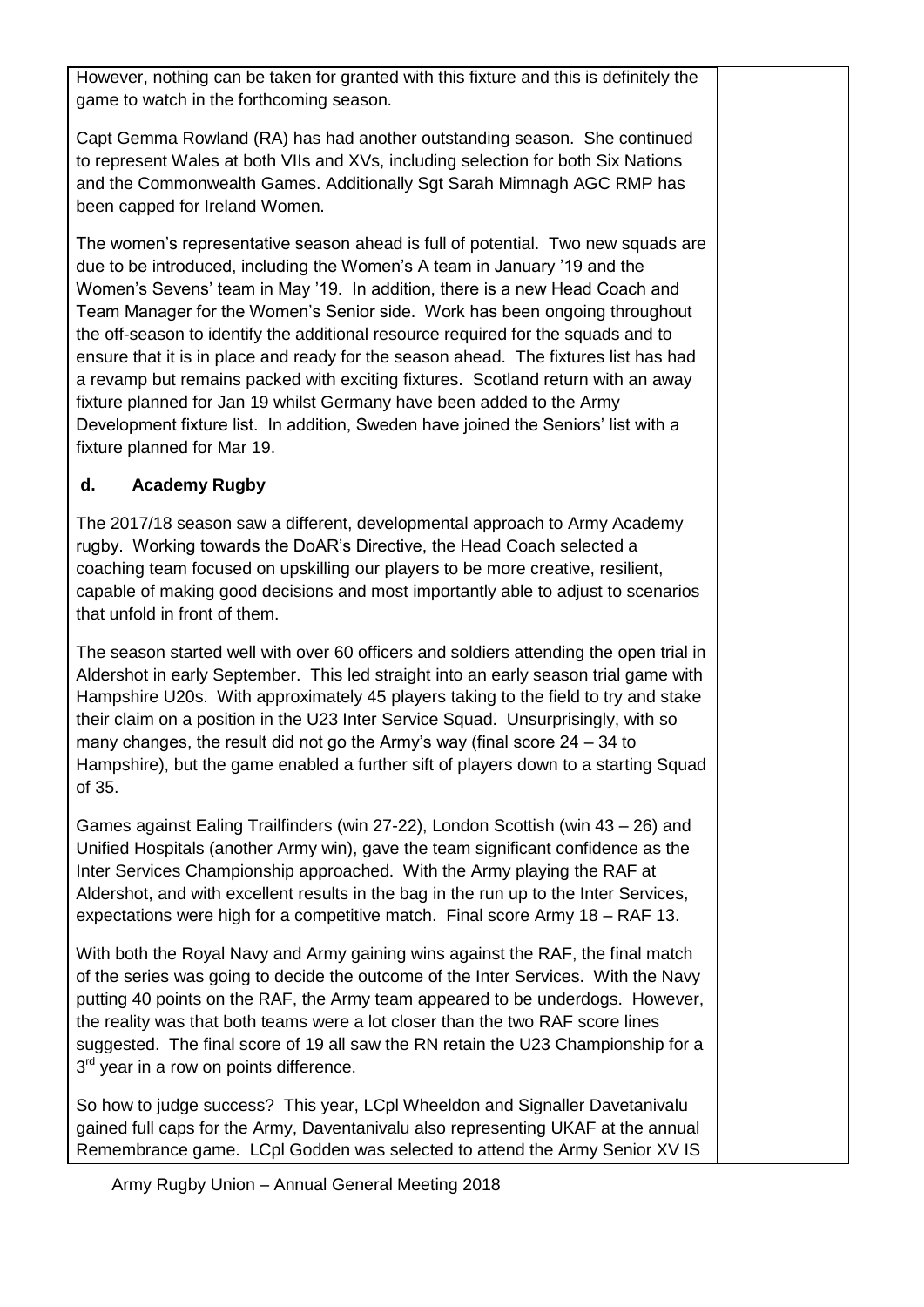training camp and remained with the Squad throughout the Inter Services Campaign. 14 players represented UKAF U23s during the UKAF season. Success? On the pitch, less the trial game against Hampshire U20s, the Army U23s were undefeated all season. In hindsight, overall, a very successful season

# **e. Masters Rugby**

For the Masters XV last season was a continuation of the success we have had over the past few seasons. The highlights were retaining the Inter-Services title and our tour to Bermuda. So, the Masters mission, Competitive Ambassadors who compete and succeed at the highest level of Masters Rugby nationally and internationally while representing the British Army, was achieved. And while this report is about last season it is worth noting the strength of the playing pool that took part in this season's trial in October. So, while it is early days the Masters are already looking well set for this season. With a focus on achieving the mission again this year, the Masters will also work on developing the competitive ambassadors' brand inside the Army rugby community. We would like to do this through our players' mentorship of younger representative players, and assisting in the delivery of community rugby.

The 2017/18 season started in familiar surroundings on a wet October night in Aldershot against Surrey Vets with a good win, but it really took off in the much different environment of the world's most northerly tropical island; Bermuda. Over 9 days in November the squad was involved in; quality warm weather training, two games against the Bermuda Barbarians, two rugby outreach events for local school children, and a Remembrance Parade with the Royal Bermuda Regiment and Remembrance Service. The first match was a curtain raiser for the World Rugby Classic semi-finals with the Masters winning 45-12. In the second match the opposition were strengthened with some of the classic international players, and in conditions more like the UK in autumn than Bermuda the Masters again won 38-21. Back in the UK the Masters continued the theme of taking Army representative rugby on the road with highlights being a close game in the South West against the Torbay Sharks and the pre-inter services training camp in Scotland with a match on a freezing night in Glasgow against the Scottish Police.

The squad was well set for the Inter-Services matches. It was great to welcome 7 new caps for the match against the RAF Vultures in Aldershot and the Masters played high tempo rugby to win 59-8. For what was the last time at Kneller Hall the Masters played the Royal Navy Ancient Mariners on Army Navy weekend and gave the ground a good send off. In hot sunshine the Masters played some quality running rugby, again scoring 59 points to the Navy's one try to retain the Inter-Services title.

The Army Masters will look to develop their competitive ambassadors' role inside Army representative and community rugby. The management team will also work with the ARU to integrate the inter-services games at their new locations into the wider inter-services fixture. As the Masters have improved year on year getting quality opposition is becoming harder, we will review our fixture list and look for stronger opposition and ways to tie this into external engagement. And finally in terms of development, while it seems a long way off, we will start to plan to regain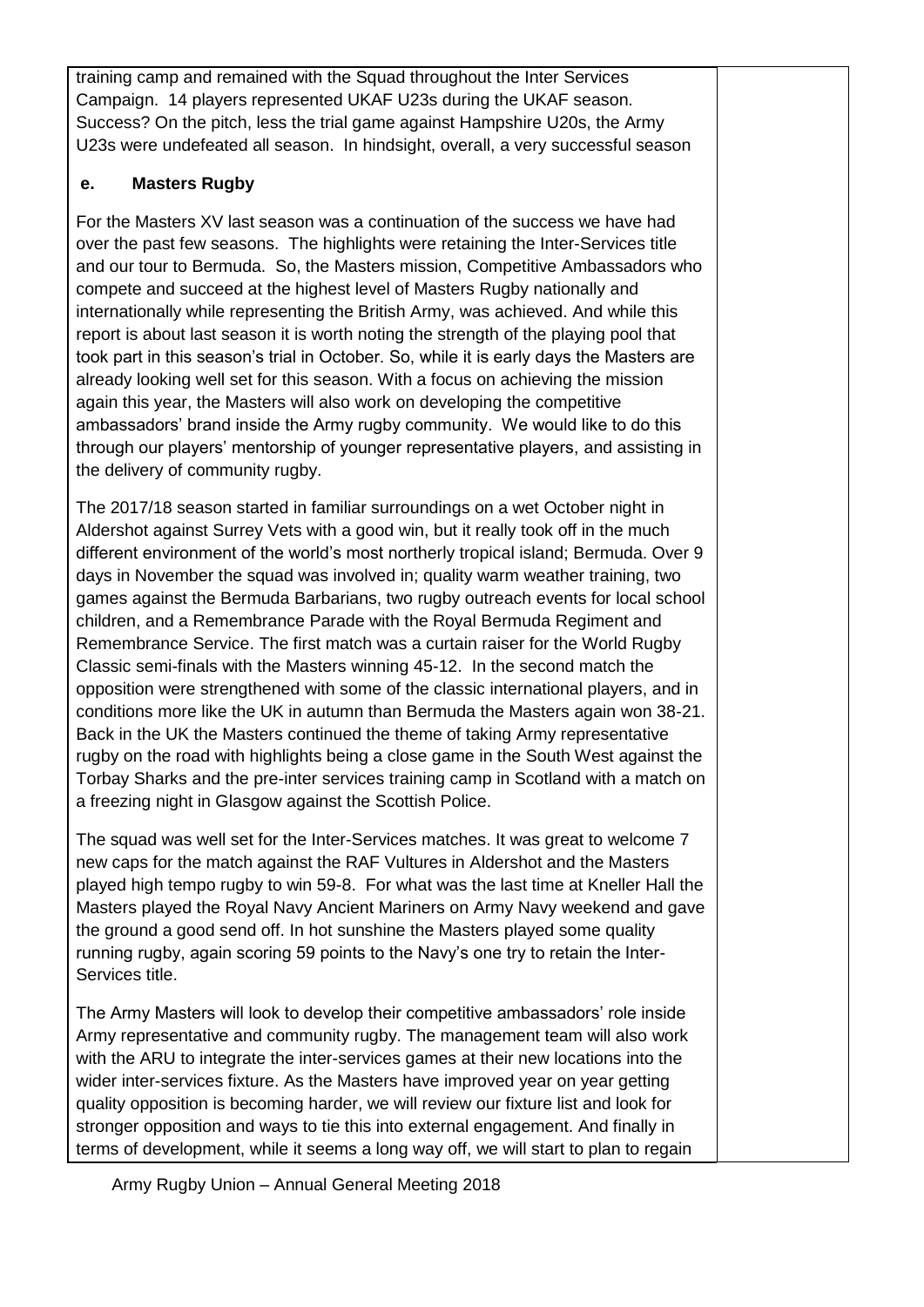our World Masters Games rugby union title in Tokyo in 2021.

Two big thank yous, WO2 "Limbers" Limbrick who steps down from the captaincy due to operational commitments, and Col Sandy Fitzpatrick who has moved on from DoR Masters to Senior XV after laying the solid foundations on which the Masters recent success has been based. Also thank you also to the committed support from the Masters' players and the management team, the ARU team and our Sponsors, plus to the units and chains of command who have supported (and released) all those involved in Masters rugby.

# **ITEM 4: DIRECTOR OF COMMUNITY RUGBY'S BRIEF TO THE MEETING**

21. **Community Rugby**. Our units and corps sit at the heart of the Army Rugby Union and continues to offer opportunities for our soldiers to compete in a contact team sport. However, for various reasons we have seen a decline in participation, especially at unit level, where many factors are conflating to soften the chain of command approach to supporting our outputs.

We are taking steps to address this situation now and will be better at explaining the benefit of rugby union to the gate-holders and higher echelons of the CoC. Overall, we had a reduction in playing in line with English community rugby as other activities compete with team sports that are easier to achieve.

22. **Corps Rugby** – With the same structure for the last 13-years the Corps season started with the usual Aldershot competition. The season continued to play once a month prior to the finals in March at the Aldershot Stadium in which the Royal Armoured Corps beat the Adjutants General Corps 31 -19 in League 2, with the Royal Logistic Corps beating the Royal Artillery 7 -3 in League 1.

23. Unit Rugby - The Premiership and Championship was played within 10 leagues, eventually containing 62-unit teams split over five levels of rugby. For the first time in seven seasons we had a dip in the number of matches played with far too many being cancelled at very short notice; we must do better. However, of those matches played, far fewer were one sided and the clear majority of units found themselves in competitive leagues with minimal travelling.

24. **Premiership Rugby** - The Premiership final witnessed the 1<sup>st</sup> Battalion the Yorkshire Regiment eventually display their true rugby talent with a convincing win over the former holders, 12<sup>th</sup> Regiment Royal Artillery, 17-8.

24. **Championship Rugby –** The Championship Cup was a cracking match where 9 Regt RLC lost to 14 Regt RA, 20 – 23, despite the best efforts of the Commanding Officer of 9 RLC, Lt Col Andy Geary. In the Championship Plate, 8 Training Battalion REME, 2nd XV, lost 10 – 19 to the ATR (P), while in the Championship Vase, 29 Regt RLC was overcome 22 – 38 by the Royal Tank Regiment.

25. **7's Competition** – Another good day in Aldershot running a Corps festival for the First time. The Infantry won Merit 1 and the RAC won Merit 2.

26. Finally – this season we continue to search for new ways to offer our players more rugby, the advent of Garrison rugby may well be the answer but we must convince our units that at most levels rugby is about playing for fun, not winning necessarily, while all the time convincing the CoC of the utility of team sports like rugby union.

### **Questions on Community Rugby.**

WO2 D bates – R Sigs – Could Corps Development Sides be allowed to play in a Garrison League structure to allow more players to play on these dates? Chairman – Garrison rugby needs to play on the same time as Unit Rugby, Chair of Community should review the structure and composition of teams entering for 2019. Chair of Community should also review the amalgamation policy.

Chair of **Community** Rugby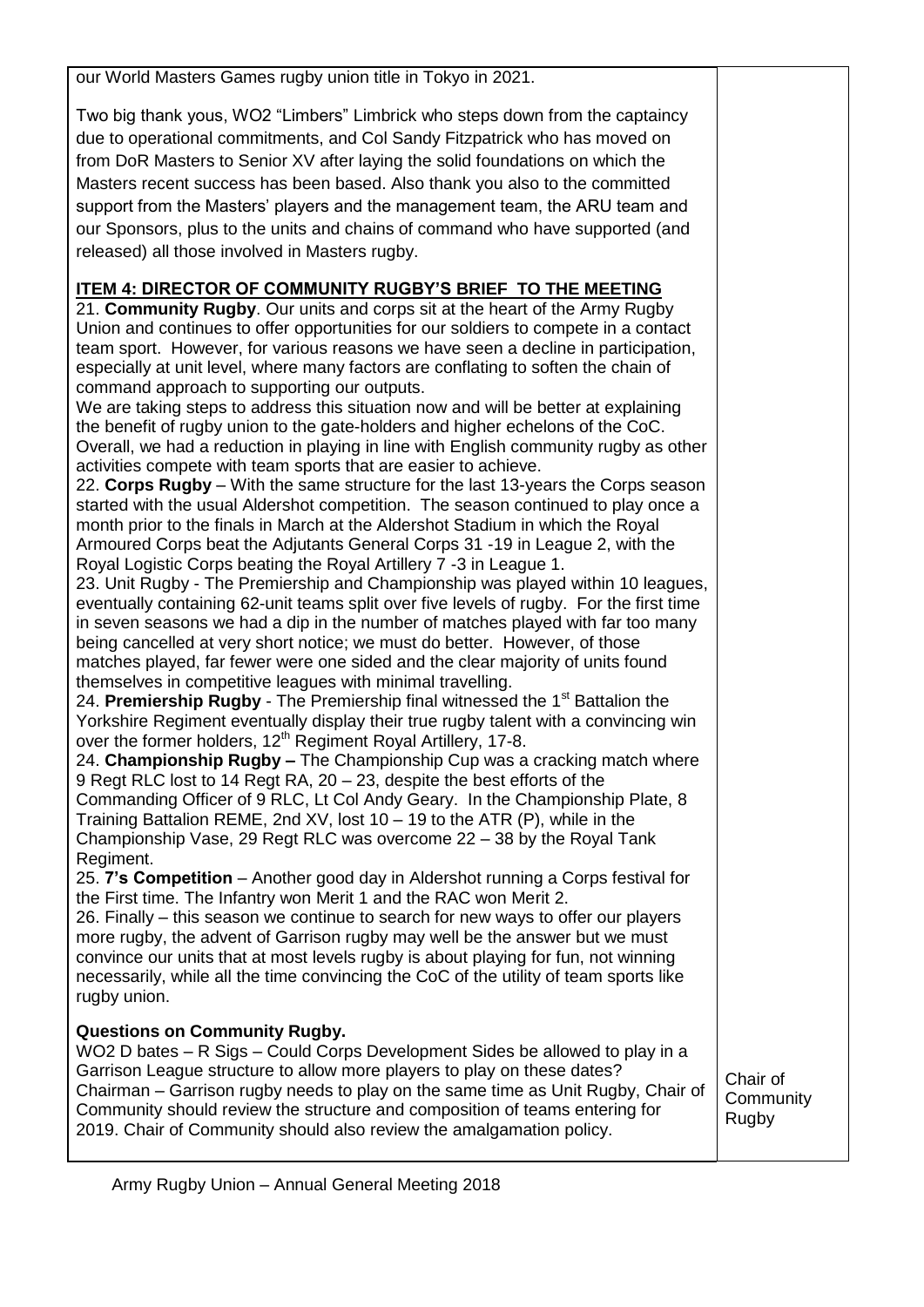### **ITEM 5: THE CHAIRMAN OF ARURS REPORT TO THE AGM**

Lt Col Gary McDade, presented the Match officials report.

#### 27. Army Referees.

a. Overview. The 2017/18 season was a successful one for ARURS with almost universally positive feedback on referee performances. Attracting and training new talent remains challenging in the present environment and is something that must be addressed to ensure ARURS's success is maintained in the medium term. Col David Wakefield handed over as Chairman to Lt Col Gary McDade following four very successful seasons at the helm; his outstanding work for the Society has already been formally recorded by ARURS and the ARU might wish to do likewise at the AGM.

b. Fixtures. A total of 549 appointments were made over the season with 170 referee assessments undertaken by match observers; a 10% increase on the previous season. Referee development remains at the heart of the society. Feedback from Unit teams is a very important assurance mechanism and is critical to referee development, but the number of submissions remains disappointingly low. Those that were received were almost entirely positive.

c. Referee grading. On the strength of their performances over the 2017/18 season 32 referees were promoted and, as a result, a number of new names join the UKAF RR senior list. At the top of the society two ARURS referees are graded at L5 and one at L4. .

d. Training. Due to a range of (largely external) factors, ARURS ran a single referee training course in the 2017/18 season. Only two new Army referees were qualified on this course. The manner in which the RFU directs courses to be run has had a significant impact on recruitment and is something that must be addressed immediately; failure to do so may result in an overall reduction in ARURS active referees. Discussions are taking place with the RFU and ARU RDO to identify ways that this situation can be improved, and the start of the 2018/19 season has been more promising.

e. Internal highlights. Most notable were the excellent performances of Capt. Iain Kiy at RN v RAF game, a testing encounter played at the Twickenham Stoop on front of large crowd - the most senior game an Army referee can be appointed to - and Lt Nikki O'Donnell at the U23 UKAF vs Oxbridge game ahead of the Army v Navy at Twickenham. Iain also refereed the final of an international 7s competition in ARURS' first overseas exchange in recent memory.

f. External highlights. The undoubted highlight was Claire MacCarron's selection as RFU Volunteer of the Year for her outstanding work promoting the Women's game and support to Warminster RFC– wonderful news for ARURS and the ARU. The vast majority of ARURS members referee for civilian societies at the weekend, developing their skills and promoting the Army in the process. Capt Rich Smith was awarded the 'Referee of the Year' award for the Hampshire Society.

g. Areas for development. The society is not training the number of referees required, and the EXCO, in close conjunction with the RDO, is looking at novel ways to address this. Communication from the Corps remains good, however there is scope for significant improvement in Unit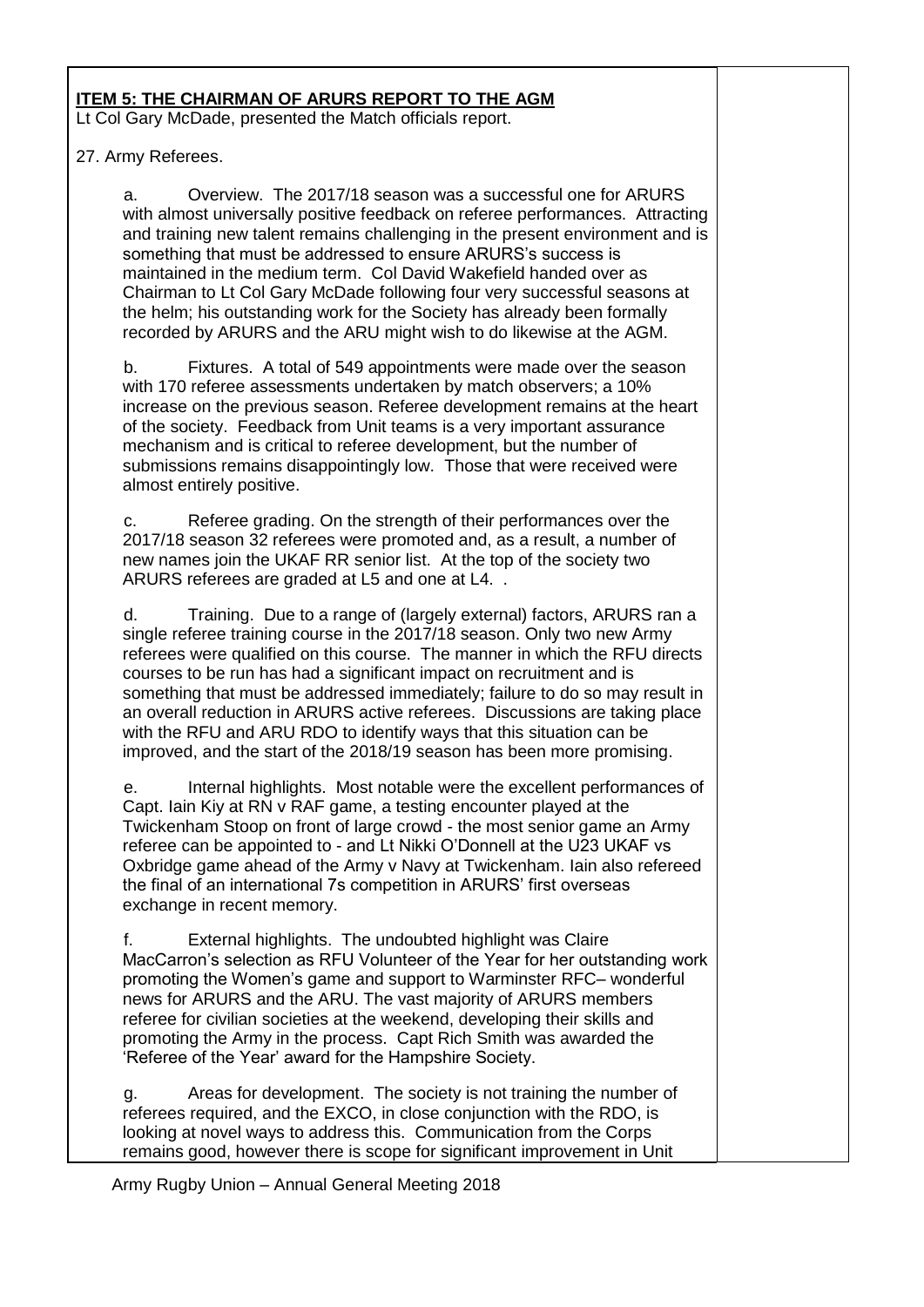engagement with ARURS, both in pre-match administration and more frequent feedback on referee performance.

h. Conclusion. Another successful season for ARURS, with some fantastic prospects for 2018/19 and a number of young referees making outstanding progress. The standard of refereeing remains high, feedback has been promising when it has been received. Recruitment remains an issue and is the ExCo's key focus for the 2018/19 season.

### **ITEM 6: THE RUGBY DEVELOPMENT REPORT TO THE AGM**

Louise Dennis (ARU RDO) presented the Rugby Development report. **Overview** 

28. ARU and RFU collaborative coach education teams continue to deliver qualifications and CPD across the country including overseas. In 2018/19 it has been a focus to ensure geographically all coaches have opportunity to attend ERCA Level 2 Award and CPD's to ensure continual development at Unit, Corps and Representative levels.

- a. Education Planner 2018/19. An education planner for the 2018/19 season has been developed by the ARU RDO to ensure timely organisation and opportunity for coaches to be able to ensure attendance to events. It is an RFU requirement for coaches to attend CPD each year to retain their coaching licence. With the current education plan for ERCA and CPD's the ARU this season, we will educate and qualify over 140 individuals in differing areas, some in more than one specific dependant on their ambition within their coaching.
- b. Coaching Placement and Opportunities. There have been several coaching opportunities provided for ARU coaches this season thus far, with more developing over the coming months. These are varied from community level, premiership academies and within school's dependant on individual coaching needs and needs. It is being recommended that all ARU coaches venture out into the civilian game to help learn and develop their coaching, this message needs to be continually shared across the ARU in the coming months from representative and corps to promote the importance of coaching and experiencing civilian rugby.

c. Coaching Conference. An ARU Coaching Conference was held at Worcester Warriors over 2 days  $(3<sup>rd</sup>, 4<sup>th</sup> October 2018)$  we had over 45 delegates signed up for the CPD event, fully funded by the ARU. At the event we had just over 35 plus some RAF personnel arrive on the day, this was due to a variety of factors for certain individuals however some absences were simply not communicated.

We currently have over 120 qualified coaches within the ARU – this should be an event which all should be attending within their roles, specifically those who are coaching representative rugby and corps rugby, it sends the right message out to all those wishing to progress into HC roles in the future and the importance of coach education and development. This is something the ARU wish to run annually at the beginning of each season to enthuse coaches for the coming season. 19/20 target of delegates at the event will be a minimum of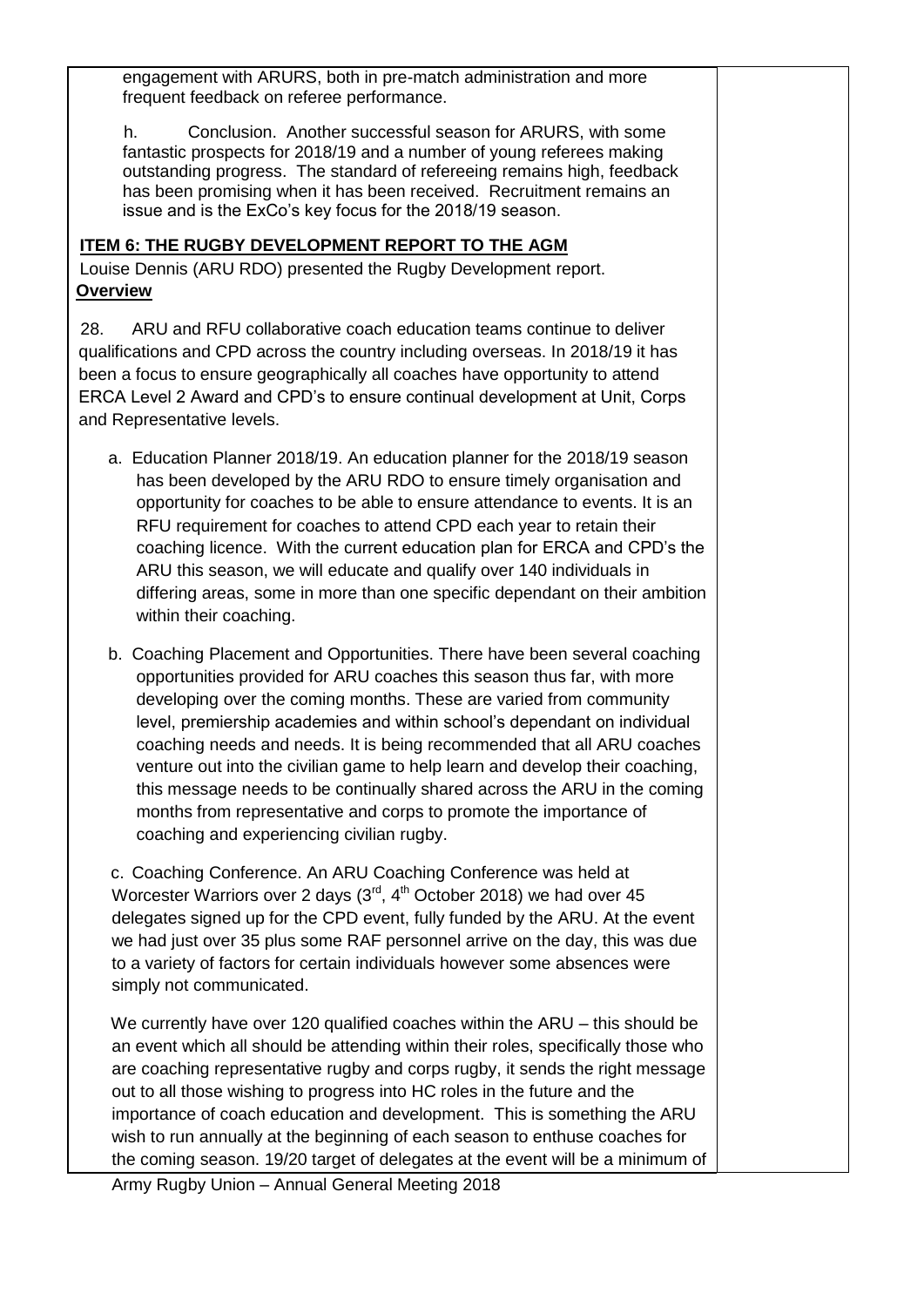80 coaches following a seasons promotion of coach education which is looking to reinvigorate ARU coaches.

d. Female Coach Development. As per the ARU strategic plan, there is a focus day  $(30<sup>th</sup>$  November 2018) to encourage female coaching within the Army. There is a clear lack of female presence within ARU coaching, this is often due to confidence of knowledge and practical application. Following the ARUW open trials in November, the ARU have funded places for 2 x CPD sessions for female coaches looking to step into the game or who are already coaching. (RFU Game Changers and CARDS) These are 2 CPD's which will be registered on GMS profiles. The aim of this is to engage with female coaches and to achieve a nominal role for an all-female England Rugby Coaching Award (ERCA).

e. UKCC Level 3 Qualification. The current cohort of the UKCC Level 3 Award in Coaching Rugby Union are the last group of candidates applying to complete the Level 3 award and are the last group to go through the qualification in its current format. As of the 19/20 season the qualification specification and more importantly the prerequisites to complete this qualification will change.

This will significantly increase the amount of applications from ARU coaches, however it is imperative the message remains that this isn't something which is a "must have" for coaches and it is more important to achieve and experience coaching opportunities within the ARU and more importantly the civilian game to enhance.

| <b>Communication to and from ARU Coaches</b><br><b>Planned CE planner to allow coaches to</b><br>organise their development for the season.<br>Attendance to Coach education events<br>Support/ Collaborative approach from RFU<br><b>Time/ Availability of coaches</b><br>Area Training Manager and Area RDO's<br><b>Completing Online Booking for ERCA/CPD</b><br>Zero cost facilities to support ERCA/CPD<br>Player Base – particularly at Women's<br>Driven coaches in certain locations across<br><b>Corps Level</b><br>the UK/Overseas<br>Clear objectives and opportunities for<br>coaches.<br><b>Social Media Presence and Communication</b> | <b>Strengths</b> | Weaknesses |
|------------------------------------------------------------------------------------------------------------------------------------------------------------------------------------------------------------------------------------------------------------------------------------------------------------------------------------------------------------------------------------------------------------------------------------------------------------------------------------------------------------------------------------------------------------------------------------------------------------------------------------------------------|------------------|------------|
|                                                                                                                                                                                                                                                                                                                                                                                                                                                                                                                                                                                                                                                      |                  |            |

f. SWOT Analysis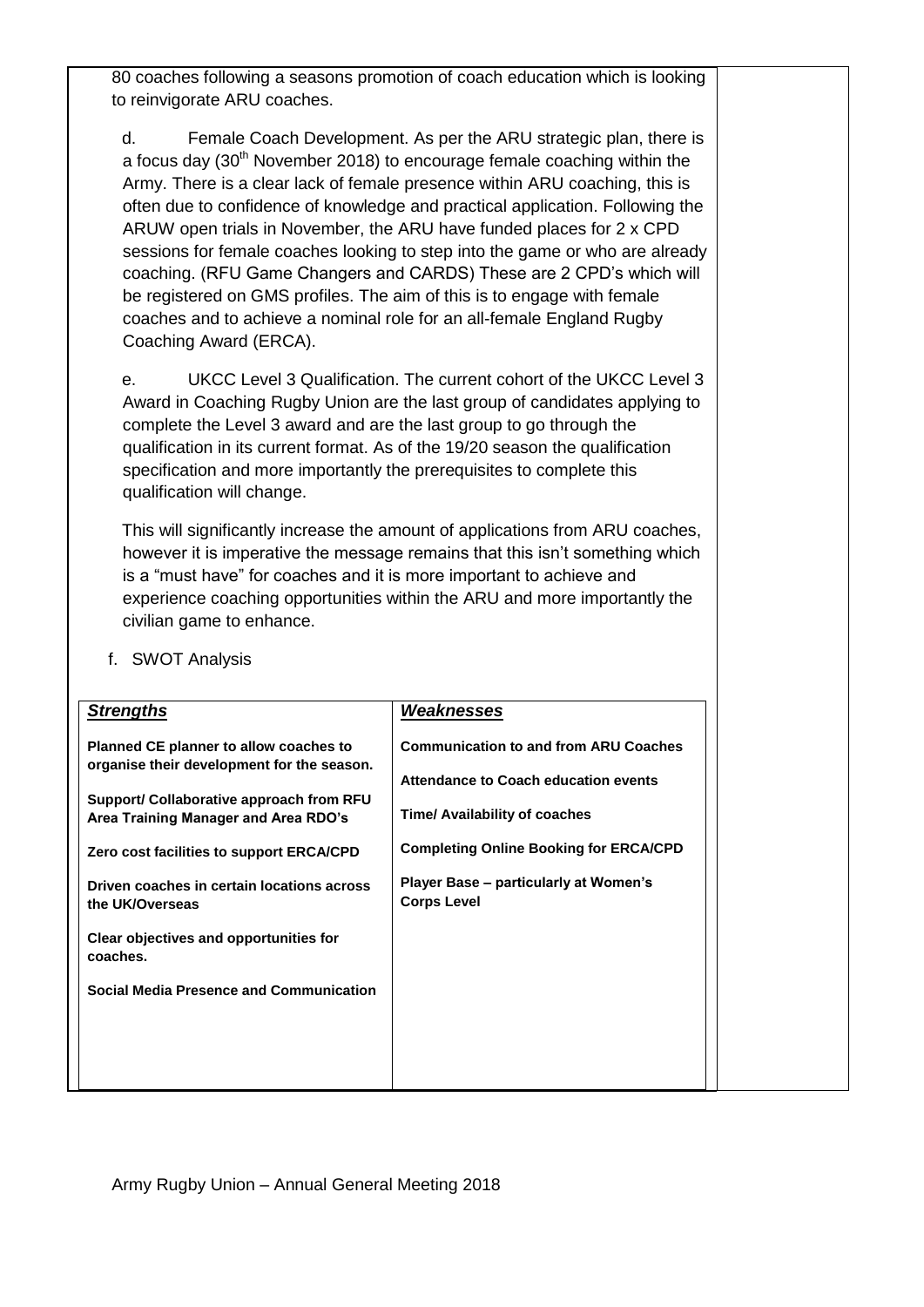| <b>Opportunities</b>          | <b>Threats</b>                                              |  |
|-------------------------------|-------------------------------------------------------------|--|
| <b>Education Planner</b>      | <b>Coaches attitude towards ARU</b>                         |  |
| <b>ARU Strategic Plan</b>     | Coach Mentality - Reluctance to change                      |  |
| <b>RFU Collaboration</b>      | Player Base – resulting in game cancellation                |  |
| Social Media promotion of ARU | Time and Availability to attend<br><b>CPD/Qualification</b> |  |
| <b>Civilian Engagement</b>    |                                                             |  |
|                               | <b>Coaches personally funding CPD</b>                       |  |

# **ITEM 7 ARU DISCIPLINE REPORT TO THE AGM**

29. Major Ratts Rattenbury – Delivered the Discipline and Governance Report. a. As a NCB the ARU have 48 RFU trained panel members, of whom 11 sat on ARU panels during last season. The high number of trained panel members relative to a geographic CB reflects our status as a National CB (and indeed international whilst still operating under the jurisdiction of the RFU). The percentage of those trained panel members actually used reflects the lower numbers of red cards as a whole and the modus operandi of using the Secretary and Chair with a rotation of panel members.

b. We continue to develop links with a RFU/6 Nations/Heineken Champions Cup panel Chair, and he has sat as an impartial Chair on occasion. We also continue to have 3 military panel members who routinely sit with geographic CBs, providing a check reference for ARU judgements, and the Discipline Secretary has recently been appointed as a Match Commissioner for World Rugby for international fixtures. We therefore maintain a well trained and experienced nucleus that has high levels of currency and competency.

c. This season we hope to call forward inexperienced panel members to observe those panels that do sit and we also have a working arrangement with ARURS to include a referee representative, even when the referee's report isn't being challenged. These 2 initiatives should maintain corporate knowledge of qualified but not experienced panel members and improve awareness within the referee society of both the support they receive and also how best to unlock it with the information included in their red card reports.

# **Discipline Panels**

d. There were 9 cases brought before ARU Discipline Panels consisting of 7 Red Cards and 2 non-playing offences dealt with under Section 5.12. This was a reduction in overall numbers on the previous season. This may be attributed to a combination of factors such as fewer matches being played and greater awareness of the reduced threshold for straight red card due to contact with the head or dangerous play. As such this trend is broadly in line with many geographic CBs.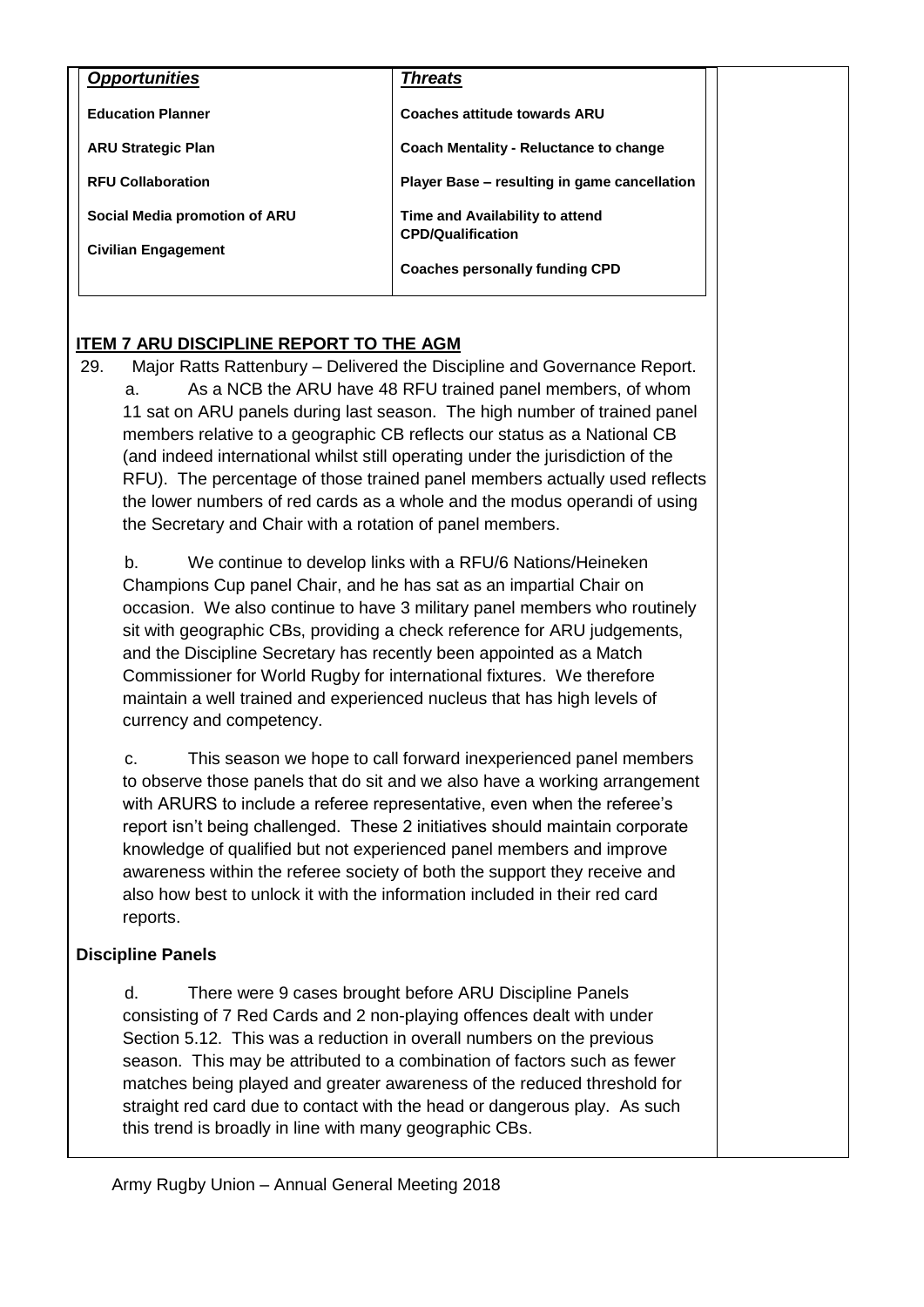#### **Revised World Rugby Laws and RFU Regulations**

e. There was a revision to Regulation 19 during last season with revised guidance on entry levels and sanction tariffs. World Rugby then issued the new "simplified laws" and RFU Regulation 19 was reissued as a significant re-write, effective from 1 August 2018. There are new offences and revised sanctions. Much of this was housekeeping, such as removing the anomaly that a blow to the head was mid level entry under all offences apart from an actual headbutt!

f. There are newly defined offences though, including one akin to a "Section 69" charge – 9.26 A player must not do anything that is against the spirit of good sportsmanship. Also of note is the revision of the defined area considered as the head area and the high tackle demarcation. This has been subject to some highly publicised red cards in the Premiership and a significant increase in offences seen by geographic CBs. This is expected during the bedding in period, as was the case with the contact with the head area a few seasons ago.

g. These revisions have all been positive but they do make cross referencing for trend analysis between seasons somewhat moot. It also means that some legacy judgements, even if high profile and well reported, are now overtaken by events and not particularly relevant as we move forward.

#### **ARU Discipline Memorandum**

h. One aspect of the re-write that can also be seen as positive and remains relevant to us as a CB is the breaking out and grouping of Match Official Abuse. Even with the reduced numbers of panels sitting, as previously briefed, the percentage of cases constituting Match Official Abuse has not diminished. As such and with reference to our corporate Values and Standards I have re-issued my memorandum adding 2 weeks to any sanction awarded for Match Official Abuse and this has been endorsed by the RFU.

### **Emerging Trends**

i. As a result of a couple of incidents last season I would also draw your attention to the conduct of non-playing squad members on the touch line. We are constrained by our real estate and many pitches do not have technical areas marked out. I would ask that you impose a "virtual technical area" on your reserves and squad support teams in order that you can clearly monitor and control their behaviour. This is both to moderate any tendencies to provide a hostile environment to the referee, unintentionally or otherwise, and to limit unintended opportunities for escalation and posturing.

We have not seen the emerging trend of previous seasons of playing whilst suspended due to being sent off whilst under a different CB continue. It now appears to have been noted that being sent off playing Army rugby means you are still banned from playing club rugby and vice versa, so thank you to all Rugby Officers for ensuring this has been managed more effectively.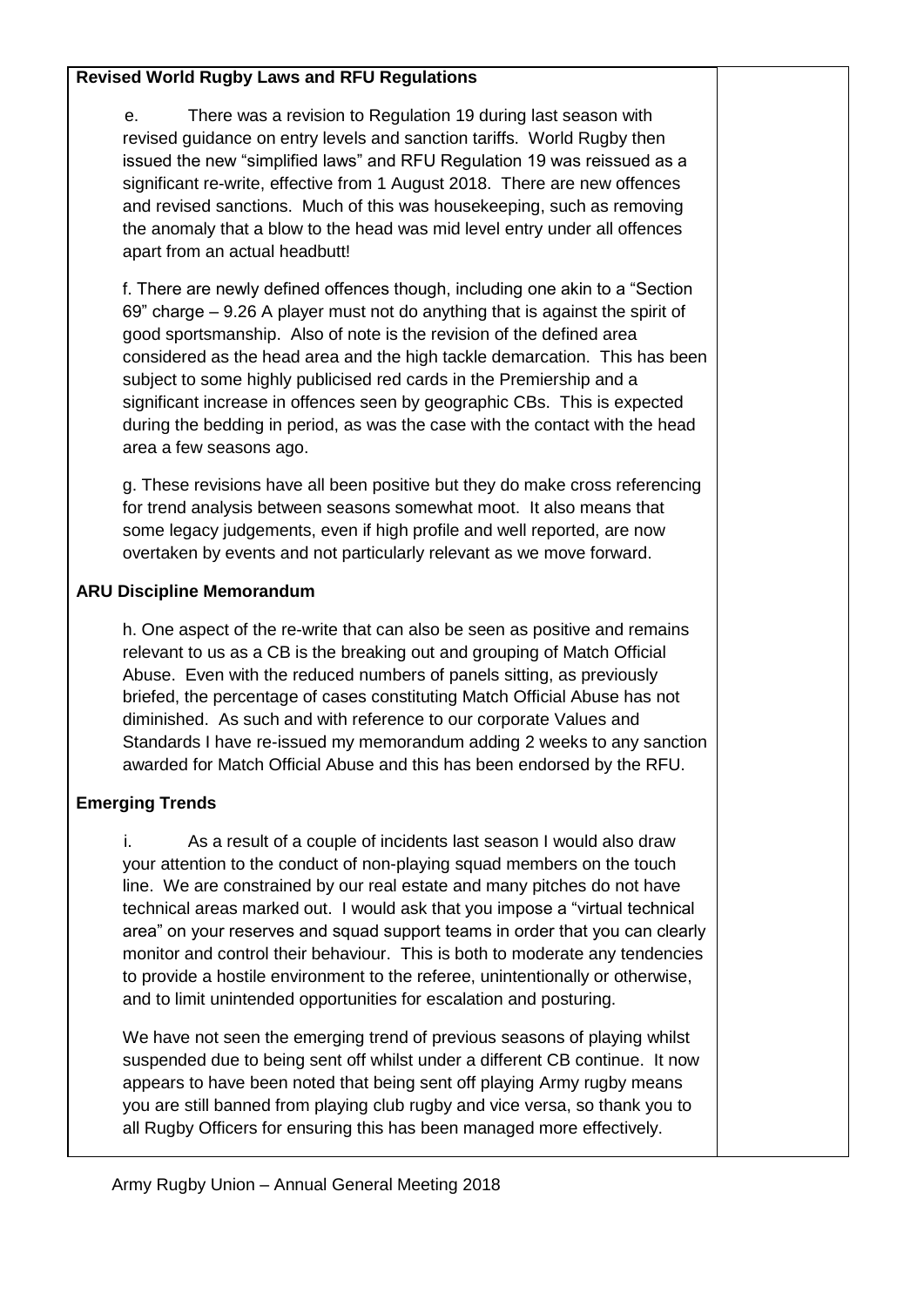Although I have drawn attention to those areas we must work on, the resounding picture is healthy with a generally high level of good discipline amongst our teams and an improving awareness of procedures from clubs when players are called in front of panels.

# **Army Rugby Union Membership Scheme (ARUMS)**

j. ARUMS continues to operate with a 3 year membership window followed by a year "on the bench". This was designed to filter out those who left the Army years ago and might reasonably have been expected to have forged new links with local clubs, thus enabling them to bid for tickets through their new CB.

We did create an air gap to allow currently serving players, administrators, coaches and enthusiast to be able to join, but there has not been full uptake of the places, which is a real shame.

The scheme basically allows members to bid for face value tickets across the price bands for the Autumn home internationals and the home 6 Nations matches. It is a great scheme and the numbers are limited to ensure that every member has a reasonable expectation of getting at least one pair of tickets for each half phase of the international season. I would ask you to publicise this scheme and encourage anyone to apply. The entry forms are available via the ARU website. I would really like to be able to block the old retired generals from re-applying because the scheme is fully subscribed by the current generation – your help achieving this is eagerly anticipated.

k. Conclusion

There has been considerable positive change in the discipline arena and your discipline section remains here to support you. Any queries can be made to either me (ratts.rattenbury631@mod.go.uk) or the Discipline Secretary, WO1 Scott (stuart.scott295@mod.gov.uk)

# **ITEM 8: ARU MANAGEMENT BOARD & COUNCIL APPOINTMENTS**

30. Management Board Appointments The following were proposed as ARU Management Board members for the coming year:

- a) Chairman Maj Gen Bramble CBE
- b) Chief Operations Officer Mr MC Fowke
- c) Director Marketing Brig PJ Allison
- d) Director Community Rugby Col J Cook OBE
- e) RFU Council Member Col J Cook OBE
- f) Chairman Discipline / Governance Maj R Rattenbury
- g) Director Academy Lt Col J Kennedy
- h) Chairman Masters Lt Col M Beynon
- i) Director of Finance Mr S Bates
- j) Director of Women's Rugby Maj C Maxwell
- k) Director of Senior Rugby Col S Fitzpatrick MBE
- l) Non-Executive Director Mr A Leach
- m) Non-Executive Director Lt Col D Rutherford
- n) Non-Executive Director Ms Brenda Hobday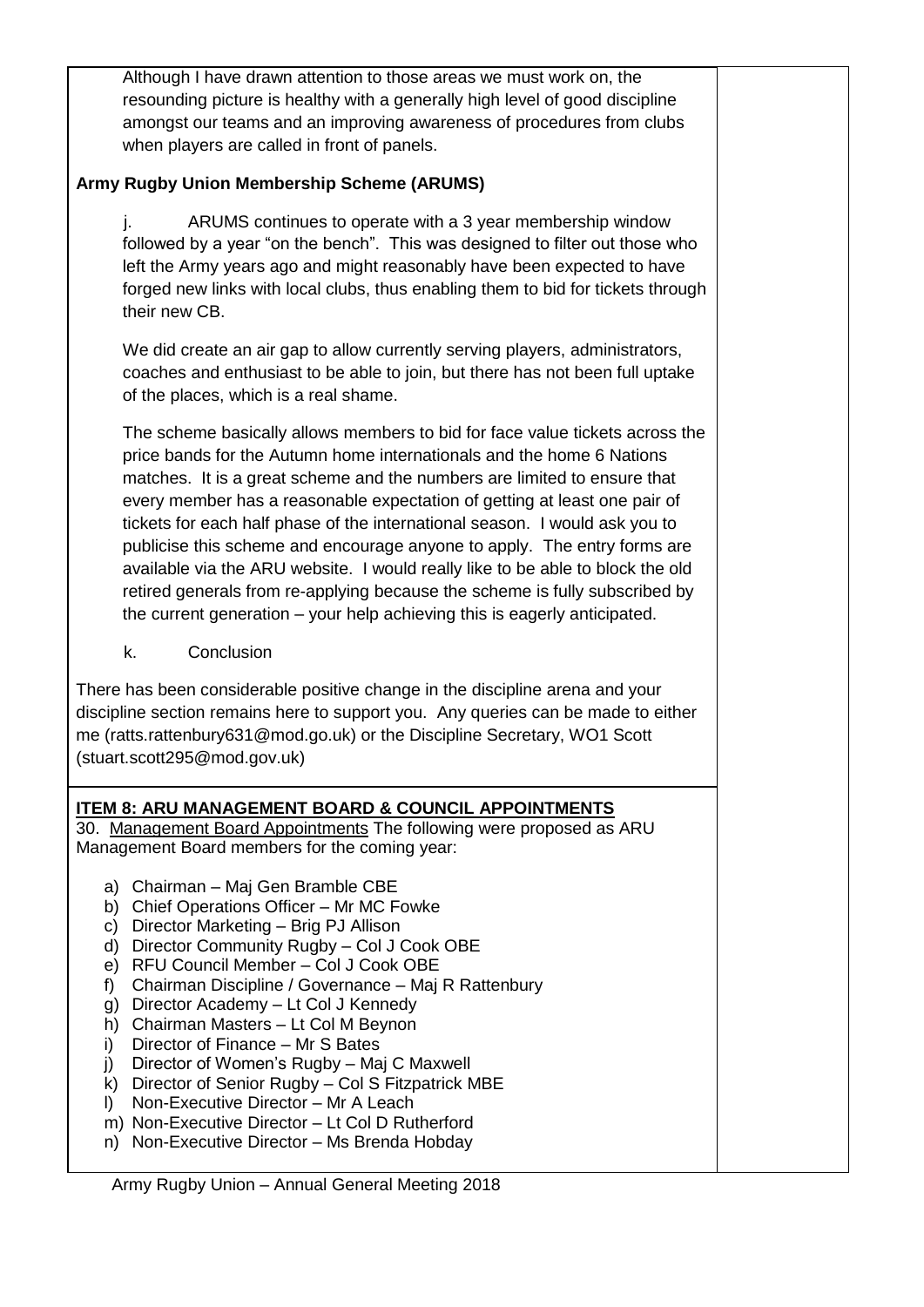| Carried 100%                                                                                                                                                                                                                                                                                                                                                                                                                                                                                                                                                                                                                                                  |  |
|---------------------------------------------------------------------------------------------------------------------------------------------------------------------------------------------------------------------------------------------------------------------------------------------------------------------------------------------------------------------------------------------------------------------------------------------------------------------------------------------------------------------------------------------------------------------------------------------------------------------------------------------------------------|--|
| 31. ARU Council Appointments - The following were proposed as ARU council<br>members for the following year:                                                                                                                                                                                                                                                                                                                                                                                                                                                                                                                                                  |  |
| a. The Chairman and Members of the ARU Management Board<br>b. Chairman ARURS - Lt Col G McDade<br>c. Chairman Corps Rugby - Col G Malec<br>d. Chairman Coaching - TBC<br>f. Chairman of Premiership - Major M Wilding<br>g. Senior Medical Advisor - Lt Col S McQueeney                                                                                                                                                                                                                                                                                                                                                                                       |  |
| Carried 100%                                                                                                                                                                                                                                                                                                                                                                                                                                                                                                                                                                                                                                                  |  |
| <b>ITEM 9 - QUESTIONS FROM THE FLOOR</b><br>32. Questions from the floor -<br>The Chair asked those present on why they believed Community Rugby had not<br>been successful this season compared to recent years.<br>Responses:<br>There is a view that teams only wish to play with 'their stars' and not willing<br>to play for the sake of playing.<br>The exercise season in Sep / Oct has had an effect.<br>$\bullet$<br>More individual sports now available for individuals to play rather than team<br>sports.<br>Having a coach that actually wants their team to play.<br>A requirement to start the season in August for those that can play then. |  |
| <b>ITEM 9 - ANY OTHER BUSINESS</b><br>33. There being no further business the meeting closed at 1720hrs.                                                                                                                                                                                                                                                                                                                                                                                                                                                                                                                                                      |  |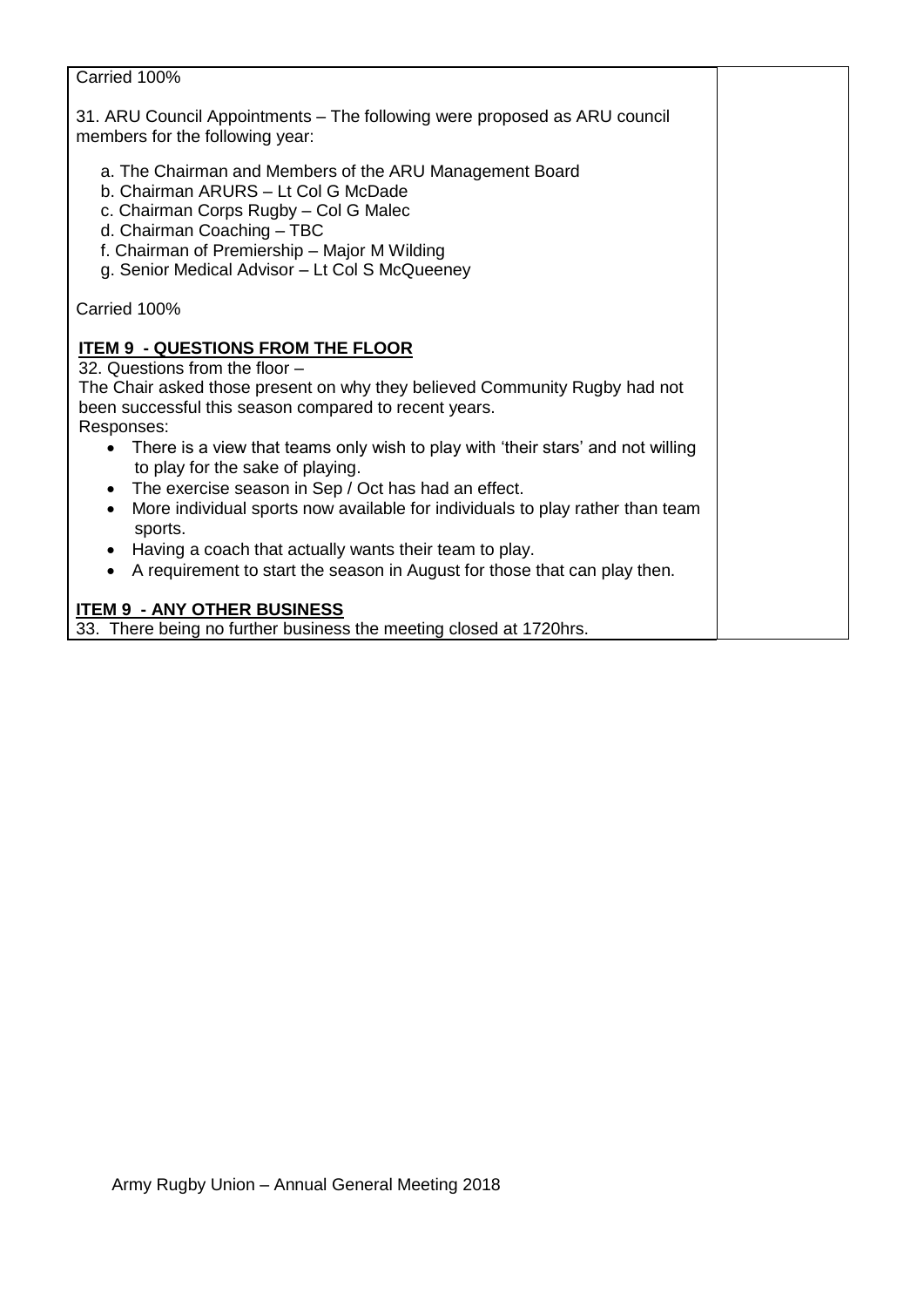| Rank / Title    | <b>Initial</b>          | Surname            | Unit             | Appointment                         | Voting<br>Member |
|-----------------|-------------------------|--------------------|------------------|-------------------------------------|------------------|
| <b>MAJ</b>      | J                       | <b>ATTERTON</b>    | <b>HQ ARRC</b>   | <b>RUGBY SECRETARY</b>              | Y                |
| <b>MR</b>       | $\overline{P}$          | <b>ALLISON</b>     | <b>ARU</b>       | <b>MARKETING</b>                    | $\overline{N}$   |
| WO <sub>2</sub> | D                       | <b>BATES</b>       | <b>RS</b>        |                                     | Y                |
| <b>MR</b>       | $\mathsf{S}$            | <b>BATES</b>       | ARU              | <b>FINANCE DIRECTOR</b>             | $\mathsf{N}$     |
| <b>MAJ GEN</b>  | $\overline{\mathsf{W}}$ | <b>BRAMBLE</b>     | <b>ARU</b>       | <b>CHAIRMAN</b>                     | $\mathsf{N}$     |
| <b>MAJ GEN</b>  | S                       | <b>BURLEY</b>      | <b>ASCB</b>      | <b>DIRECTOR</b>                     | $\mathsf{N}$     |
| MAJ             | W                       | <b>BURNARD</b>     | <b>SENIOR XV</b> | <b>HEAD COACH</b>                   | Y                |
| <b>MRS</b>      | $\mathbf{I}$            | <b>CAMFIELD</b>    |                  | <b>ARU</b>                          | $\mathsf{N}$     |
| COL             | J                       | <b>COOK</b>        | <b>ARU</b>       | <b>DIRECTOR</b><br><b>COMMUNITY</b> | $\mathsf{N}$     |
| <b>MISS</b>     | L                       | <b>DENNIS</b>      | ARU              | <b>COACHING</b>                     | $\mathsf{N}$     |
| LT COL          | G                       | <b>EHLEN</b>       | <b>AGC RUGBY</b> | <b>CHAIRMAN</b>                     | Y                |
| COL             | A                       | <b>FITZPATRICK</b> | ARU              | <b>DIRECTOR SENIOR</b>              | $\mathsf{N}$     |
| <b>MISS</b>     | K                       | <b>FOWKE</b>       |                  | <b>ARU</b>                          | $\mathsf{N}$     |
| <b>MR</b>       | $\mathsf{C}$            | <b>FOWKE</b>       | <b>ARU</b>       | <b>SECRETARY</b>                    | $\mathsf{N}$     |
| LT COL          | $\mathsf{R}$            | <b>FUTTER</b>      |                  | <b>RLC CHAIRMAN</b>                 | Y                |
|                 | $\top$                  | <b>HAYTER</b>      | <b>CADETS</b>    |                                     | Y                |
| LT COL          | A                       | <b>JACKSON</b>     | <b>AMS</b>       | <b>REP</b>                          | $\overline{Y}$   |
| LT COL          | J                       | <b>KENNEDY</b>     | ARU              | <b>DIRECTOR</b><br><b>ACADEMY</b>   | $\mathsf{N}$     |
| <b>MR</b>       | A                       | <b>LEACH</b>       | ARU              | NON EXECUTIVE<br><b>DIRECTOR</b>    | ${\sf N}$        |
| <b>MAJ</b>      | $\mathsf{C}$            | <b>LEE</b>         | <b>GRIFFINS</b>  | <b>RUGBY OFFICER</b>                | Y                |
| WO1             | T                       | <b>MANNING</b>     | <b>AGC RUGBY</b> |                                     | $\mathsf{N}$     |
| <b>MAJ</b>      | $\mathsf{C}$            | <b>MAXWELL</b>     | <b>ARU</b>       | <b>DIRECTOR WOMEN</b>               | $\mathsf{N}$     |
| LT COL          | G                       | <b>MCDADE</b>      | <b>ARURS</b>     | <b>CHAIRMAN</b>                     | $\mathsf{N}$     |
| <b>MAJ</b>      | T                       | <b>OSMAN</b>       | <b>RA</b>        |                                     | Y                |